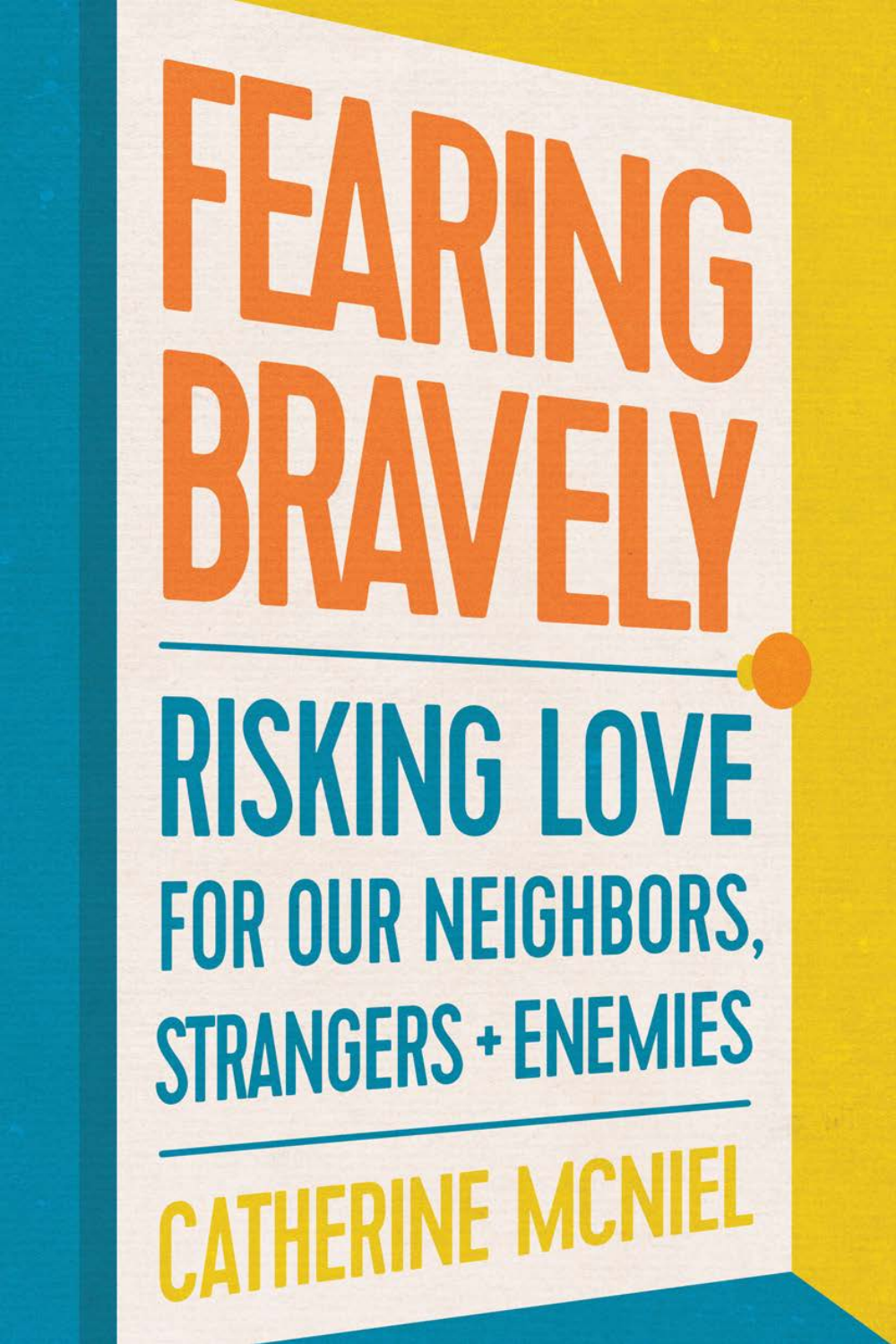Can Christians be genuine peacemakers in our fragmented, polarized world? I hope so, and when I read books like Catherine McNiel's *Fearing Bravely*, I am encouraged. McNiel is a wonderful storyteller, and her wisdom, honesty, and commitment to Jesus and Scripture shepherd us toward becoming better human beings. This practical and engaging book draws us to love God and love our neighbors more deeply, despite the forces that drive wedges between us. I encourage you to read this book with others so you can discern together how you might take risks to love more authentically.

REV. DR. DENNIS R. EDWARDS, associate professor of New Testament, North Park Theological Seminary; author of *Might from the Margins*

At a time when many Christians feel threatened and afraid, Catherine McNiel calls us to courage, inviting us to love our neighbors, strangers, and even enemies in countercultural ways rooted in the example of Jesus. I hope Christians everywhere will read—and heed—this wise, insightful, and challenging book, for the sake of vulnerable neighbors and, even more urgently, to reclaim the public witness of the church.

**MATTHEW SOERENS, US director of church mobilization and** advocacy, World Relief; coauthor of *Welcoming the Stranger: Justice, Compassion and Truth in the Immigration Debate*

Fear, or fear of God? Whom or what do we fear, and what does that imply for our lives in a world that is not safe? How does our fear of God or fear of someone or something else influence our love for neighbors? This book is powerful, calling us to live the life Jesus intended for us, not a bland and ineffective faith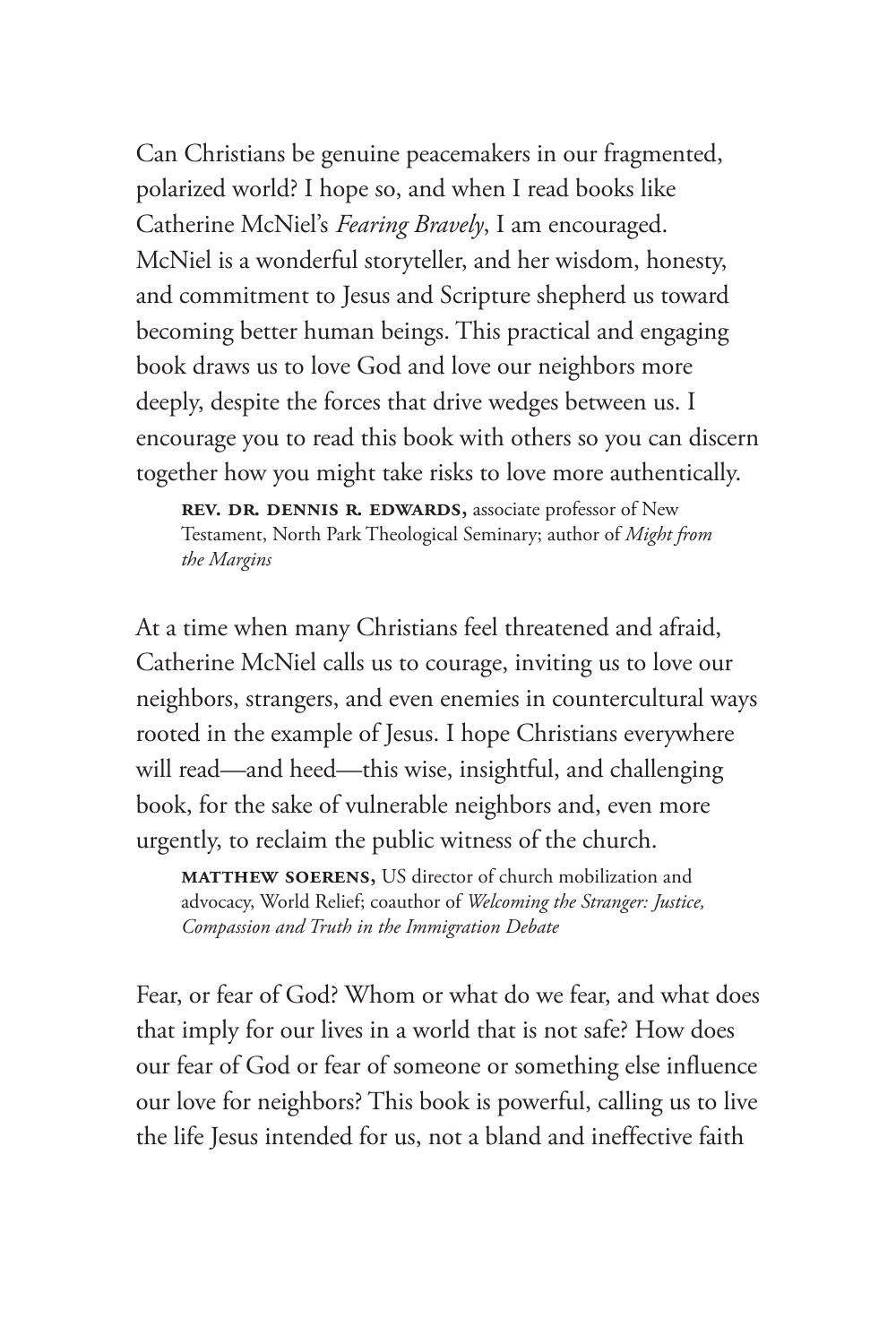or a vicious nationalistic faith mistaken for Christianity. In reading *Fearing Bravely*, I could not help but exclaim, "Amen!" because it is so spot-on. And I could not help but reel with conviction because of the weighty truth contained within these pages. We Americans need this book. Catherine's thought and writing are profound and eminently applicable to our current situation. It is worthy of attentive reading and contemplation, which should naturally lead to prayerful action.

**MARLENA GRAVES,** author of *The Way Up Is Down* and *Forty Days on Being a Nine: Enneagram Daily Reflections*

The repeated biblical admonition "Fear not!" strikes many of us as naive and unrealistic. With the many threats we face today, how can God possibly exhort us not to be afraid? The Christian virtues of faith, hope, and love are for long-dead saints living in easier, simpler times in ages past, right? Not so, says Catherine McNiel. In *Fearing Bravely*, she capably demonstrates why we can, in fact, let go of fear and choose instead the risky, cruciform way of love. She does so with the winsomeness of a storyteller, the gentleness of a pastor, and the chutzpah of a prophet. In *Fearing Bravely*, McNiel has given us an invaluable gift: The opportunity to confront and repent of our fear-full malformation as Christians so that we can pursue Jesus' better way of neighbor-, stranger-, and enemy-love. I pray many will take, read, and heed the powerful message of this timely book.

REV. DR. EMILY HUNTER McGOWIN, assistant professor of theology, Wheaton College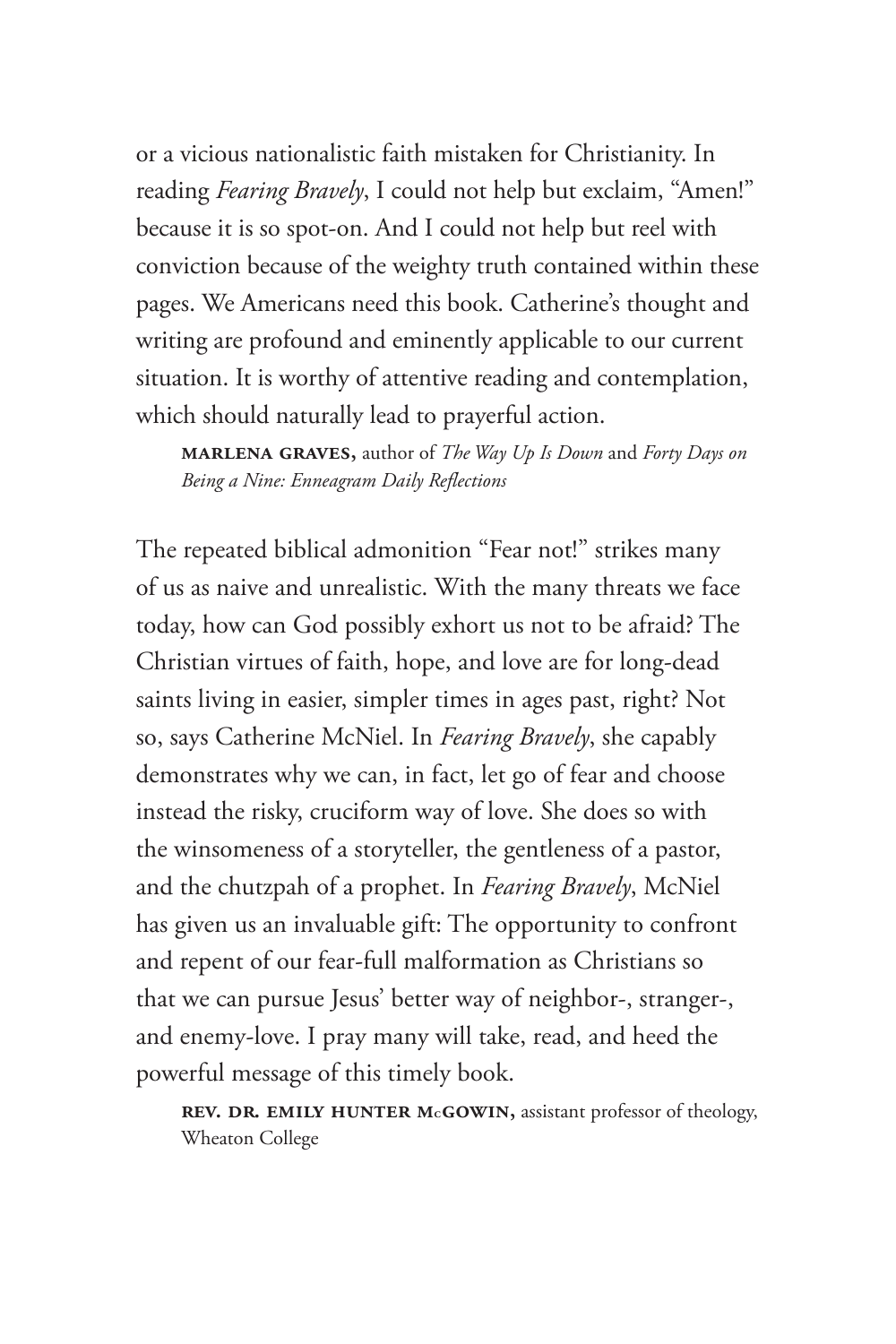Powerful. Convicting. Encouraging. In our broken world today, Catherine McNiel's call to live a life of active love that resists fear rings true and bold. *Fearing Bravely* guides us to confront the things we hate and our greatest fears, from neighbors and strangers to political realities, with the love of Jesus.

**MICHELLE AMI REYES,** vice president, Asian American Christian Collaborative; author of *Becoming All Things: How Small Changes Lead to Lasting Connections Across Cultures* 

This is the book author Catherine McNiel was born to write. Her words are compassionate, prophetic, and for such a time as this. For anyone who wants to love as Jesus loved, especially in the midst of our increasingly divided world, this book is a gentle guide and a tough coach all at once. With theological acumen and a sharp wit, McNiel reminds the church who we are meant to be—a people who love Jesus through the act of loving our neighbors, strangers, and enemies.

AUBREY SAMPSON, church planter and pastor at Renewal Church; speaker; author of *Known*, *The Louder Song*, and *Overcomer*

McNiel has written a biblically sharp and practically wise book that points the way forward for how disciples of Jesus can overcome their fears in order to live lives of hospitality, friendship, and love for neighbors, friends, and family. This book is a perfect text for individuals and church groups hoping to embody the teachings and life of Jesus.

**IOSHUA W. JIPP, associate professor of New Testament, Trinity** Evangelical Divinity School; author of *Saved by Faith and Hospitality*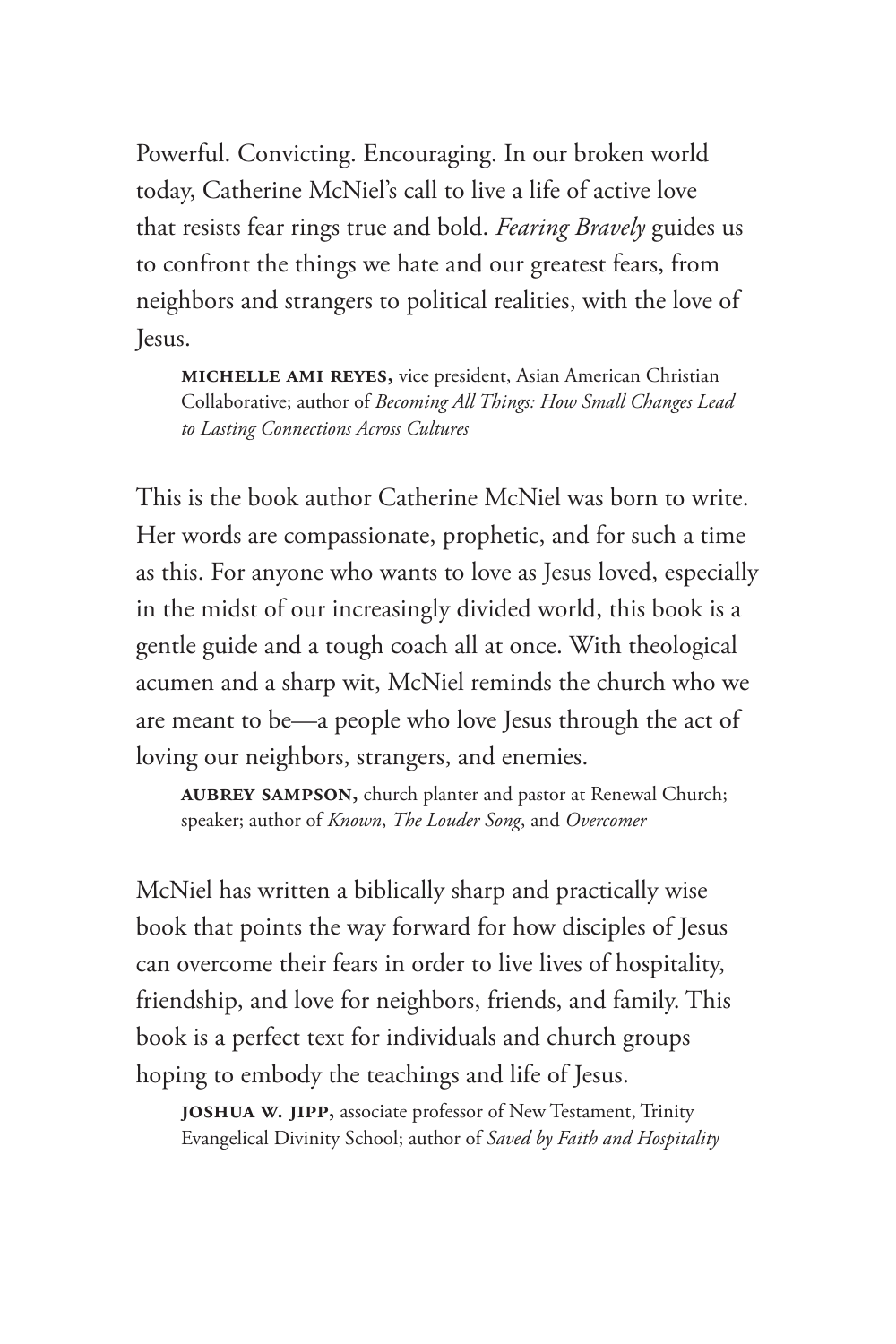Catherine gently shepherds us out of the tunnels of fear and into the meadows of love. Her words are elegant and incisive, but—more importantly—they are generous and kind. I long to offer this book to family and community members who have for too long been guided by suspicion of the Other. It is an invitation to emerge from the trenches and break bread at God's table together.

LIUAN HUSKA, author of *Hurting Yet Whole: Reconciling Body and Spirit in Chronic Pain and Illness*

Catherine has lifted the rug off the elephant in the room of cultural engagement and our changing world. People are afraid—period. They try to dress it up with political, theological, or sociological arguments, but in the end, the core issue is that people are afraid of change and are struggling to hold on to the past. The solution that Catherine offers is not for us to deny the fear but to trust that God is at work, stay on mission, and then let love and justice roll. Be the change!

**DR. ALEJANDRO MANDES, executive director of EFCA's All People** Initiative; author of *Embracing the New Samaria*

If there's one thing we know our world needs, it is a fresh call for Christians to actively show and share what Jesus is like by the way we love one another and the way we love our neighbors. But as Catherine McNeil shows us in *Fearing Bravely*, we cannot step into neighbor love and great works of justice if we do not address our deep-seated fears. With the gentle voice of a pastor and profoundly insightful engagement with Scripture, McNeil shines lights on how our culture has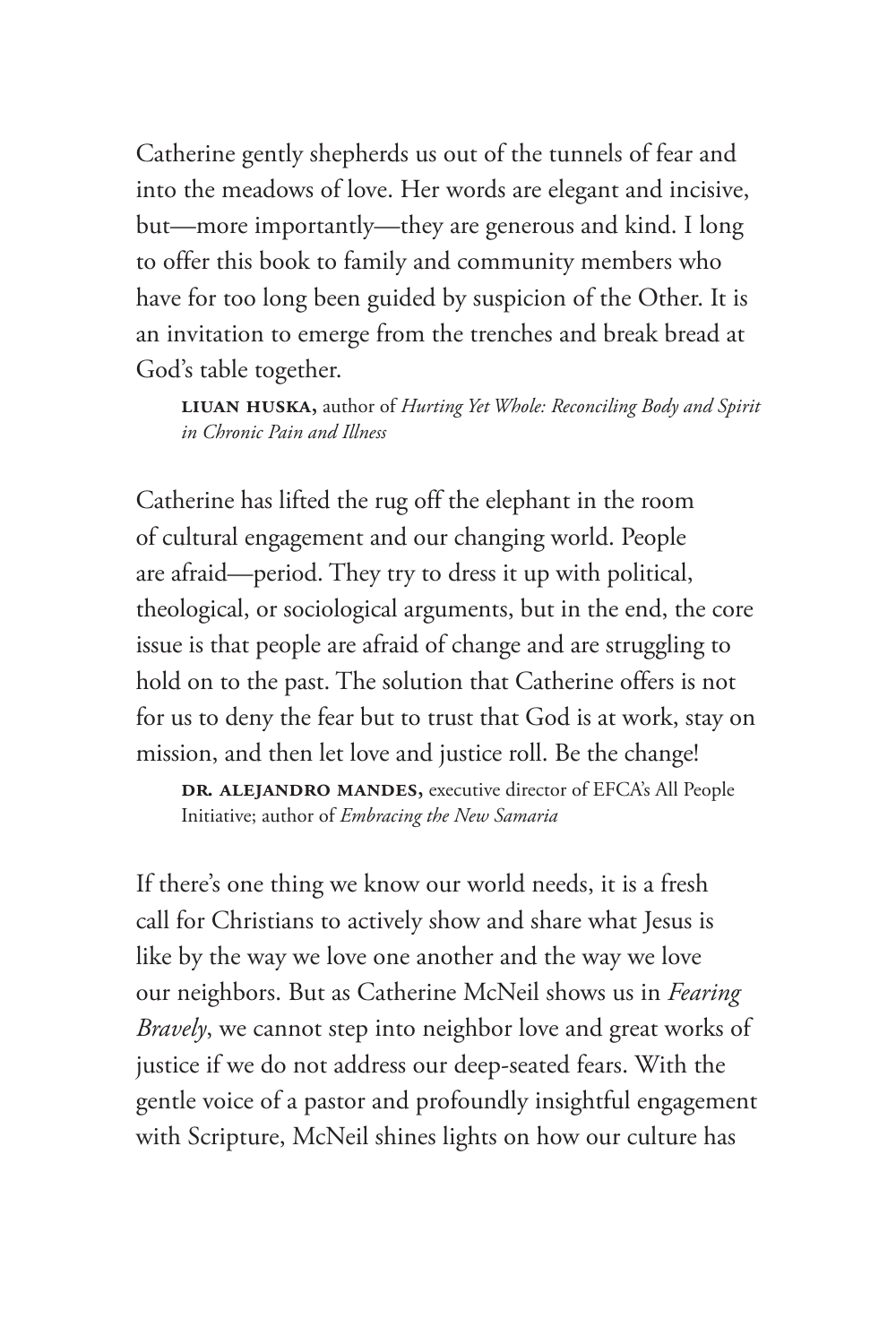taught us to be overly fearful of things and people, ignorant about what it is we're truly afraid of, and not nearly fearful (in the sense of reverence) enough. Chapter by chapter, Scripture by Scripture, and story by story, *Fearing Bravely* invites us to look at God, the world, and ourselves with fresh eyes, so we may both be healed by and become ambassadors of God's perfect love, which casts out fear.

**BRONWYN LEA,** author of *Beyond Awkward Side Hugs* 

Catherine is a devoted follower of Jesus who seeks to see heaven on earth. Her commitment to the mission of God is not just theory—it is her lifestyle. *Fearing Bravely: Risking Love for Our Neighbors, Strangers, and Enemies* will encourage you to think and invite you to respond. You will be challenged. You will be inspired. You will be confronted. And it will be worth it. If you want to contribute to what God is already doing in this creation, I recommend you read this book.

**HANIBAL RODRIGUEZ**, senior pastor of Wheaton Bible Church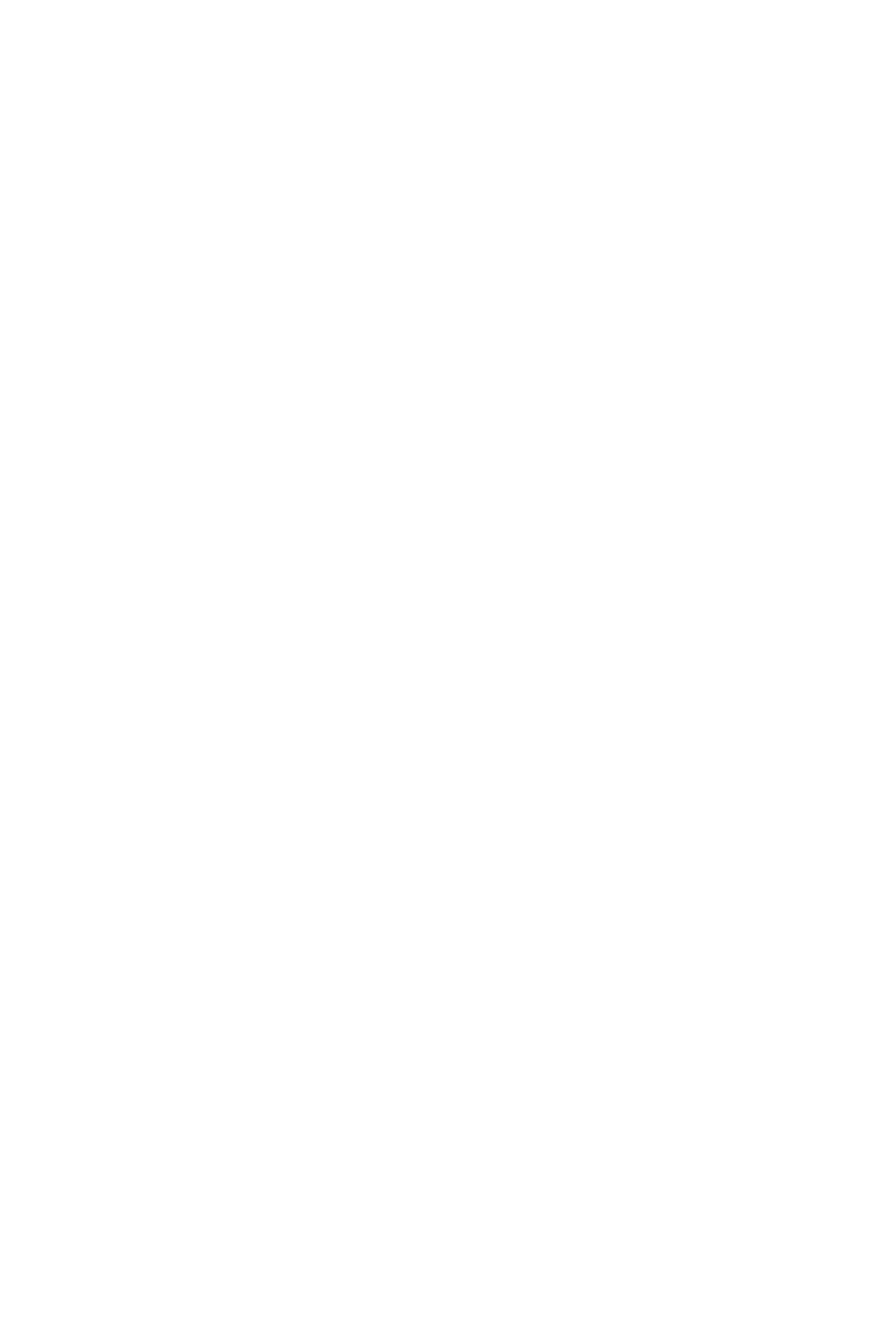## RISKING LOVE FOR OUR NEIGHBORS, STRANGERS + ENEMIES

## CATHERINE MCNIEL



*A NavPress resource published in alliance with Tyndale House Publishers*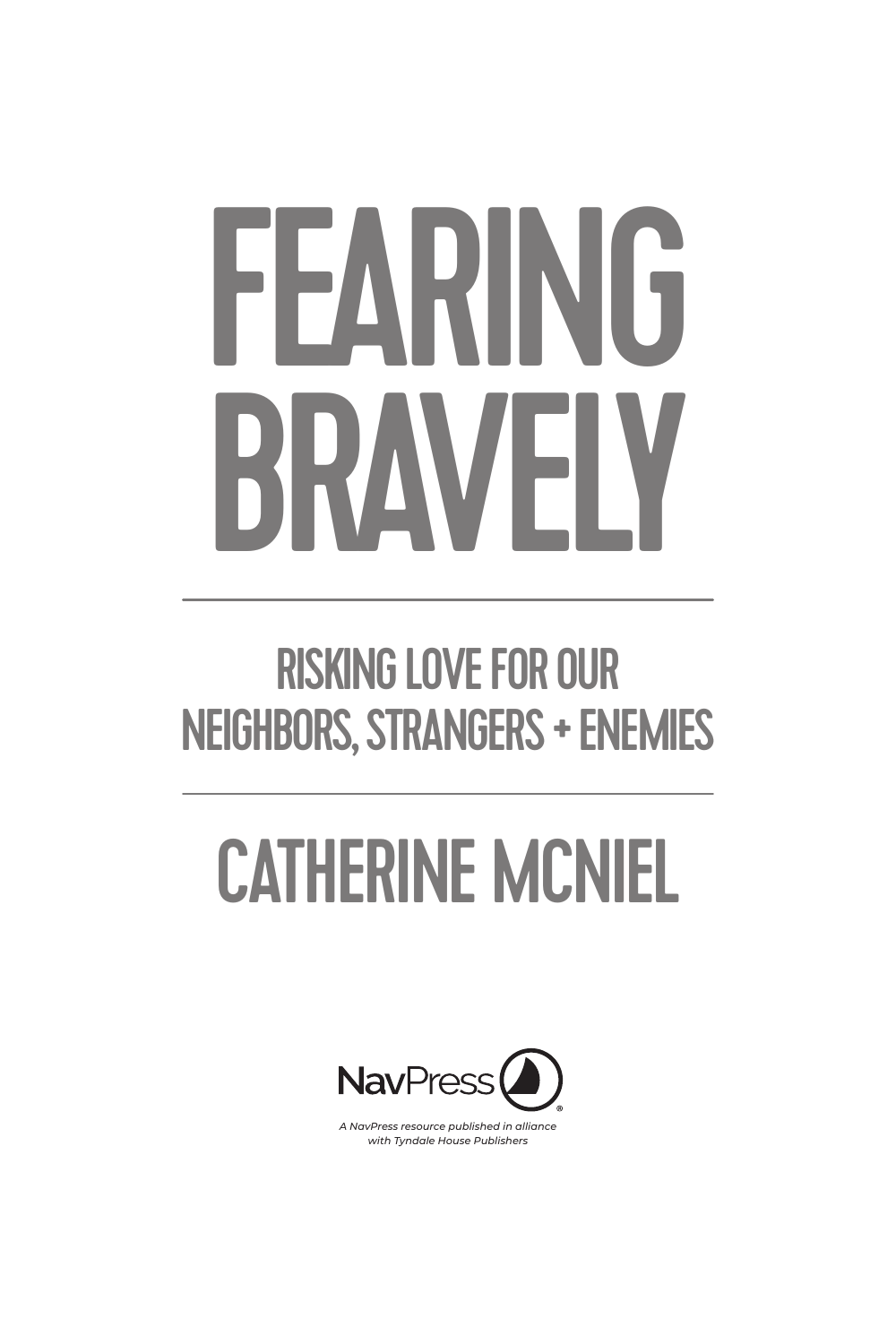## $\mathsf{NavPress}(\blacktriangle)$

NavPress is the publishing ministry of The Navigators, an international Christian organization and leader in personal spiritual development. NavPress is committed to helping people grow spiritually and enjoy lives of meaning and hope through personal and group resources that are biblically rooted, culturally relevant, and highly practical.

#### **For more information, visit NavPress.com.**

*Fearing Bravely: Risking Love for Our Neighbors, Strangers, and Enemies* Copyright © 2022 by Catherine McNiel. All rights reserved.

A NavPress resource published in alliance with Tyndale House Publishers.

*NavPress* and the NavPress logo are registered trademarks of NavPress, The Navigators, Colorado Springs, CO. *Tyndale* is registered trademark of Tyndale House Ministries. Absence of ® in connection with marks of NavPress or other parties does not indicate an absence of registration of those marks.

The Team: David Zimmerman, Publisher; Caitlyn Carlson, Acquisitions Editor; Elizabeth Schroll, Copy Editor; Olivia Eldredge, Operations Manager; Lindsey Bergsma, Designer

Author photo by Catherine McNiel, copyright © 2021. All rights reserved.

Cover designed and illustrated by Lindsey Bergsma. All rights reserved.

Published in association with the literary agent Don Gates of The Gates Group, www.the-gates-group.com

All Scripture quotations, unless otherwise indicated, are taken from the Holy Bible, *New International Version*,<sup>®</sup> *NIV*.® Copyright © 1973, 1978, 1984, 2011 by Biblica, Inc.® Used by permission. All rights reserved worldwide. Scripture quotations marked ESV are from the ESV® Bible (The Holy Bible, English Standard Version®), copyright © 2001 by Crossway, a publishing ministry of Good News Publishers. Used by permission. All rights reserved. Scripture quotations marked ISV are taken from the Holy Bible: International Standard Version.® Copyright © 2003 by The ISV Foundation. Used by permission of Davidson Press, Inc. ALL RIGHTS RESERVED INTERNATIONALLY. Scripture quotations marked NLT are taken from the *Holy Bible*, New Living Translation, copyright © 1996, 2004, 2015 by Tyndale House Foundation. Used by permission of Tyndale House Publishers, Carol Stream, Illinois 60188. All rights reserved. Scripture quotations marked NRSV are taken from the New Revised Standard Version Bible, copyright © 1989, Division of Christian Education of the National Council of the Churches of Christ in the United States of America. Used by permission. All rights reserved. Scripture quotations marked MSG are taken from The Message, copyright © 1993, 2002, 2018 by Eugene H. Peterson. Used by permission of NavPress. All rights reserved. Represented by Tyndale House Publishers.

Some of the anecdotal illustrations in this book are true to life and are included with the permission of the persons involved. All other illustrations are composites of real situations, and any resemblance to people living or dead is purely coincidental.

For information about special discounts for bulk purchases, please contact Tyndale House Publishers at csresponse@tyndale.com, or call 1-855-277-9400.

ISBN 978-1-64158-326-8

Printed in the United States of America

|  |  | 28 27 26 25 24 23 22 |  |
|--|--|----------------------|--|
|  |  | 7 6 5 4 3 2 1        |  |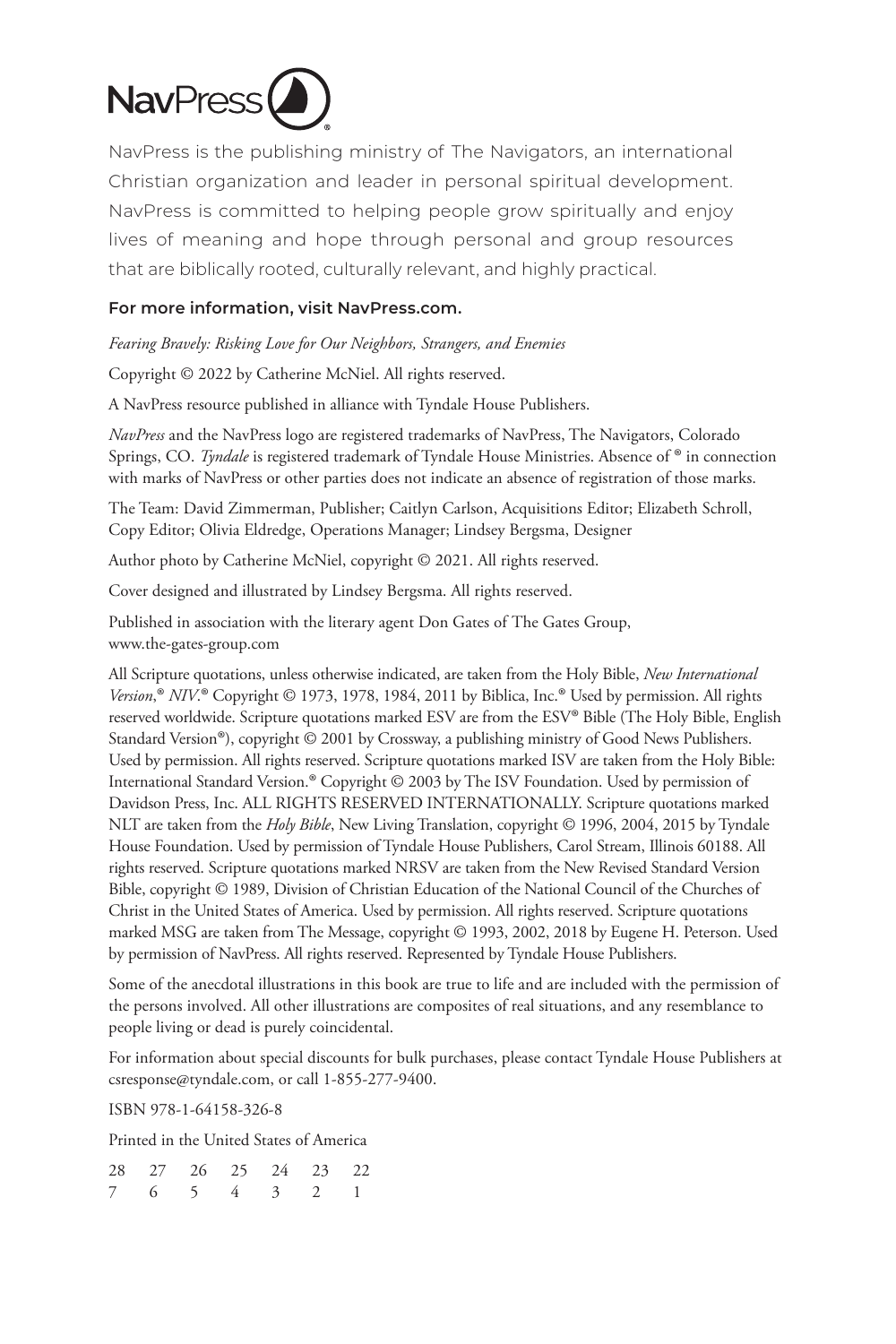*For Matthew, my orthopraxy. And for my neighbors: May you flourish.*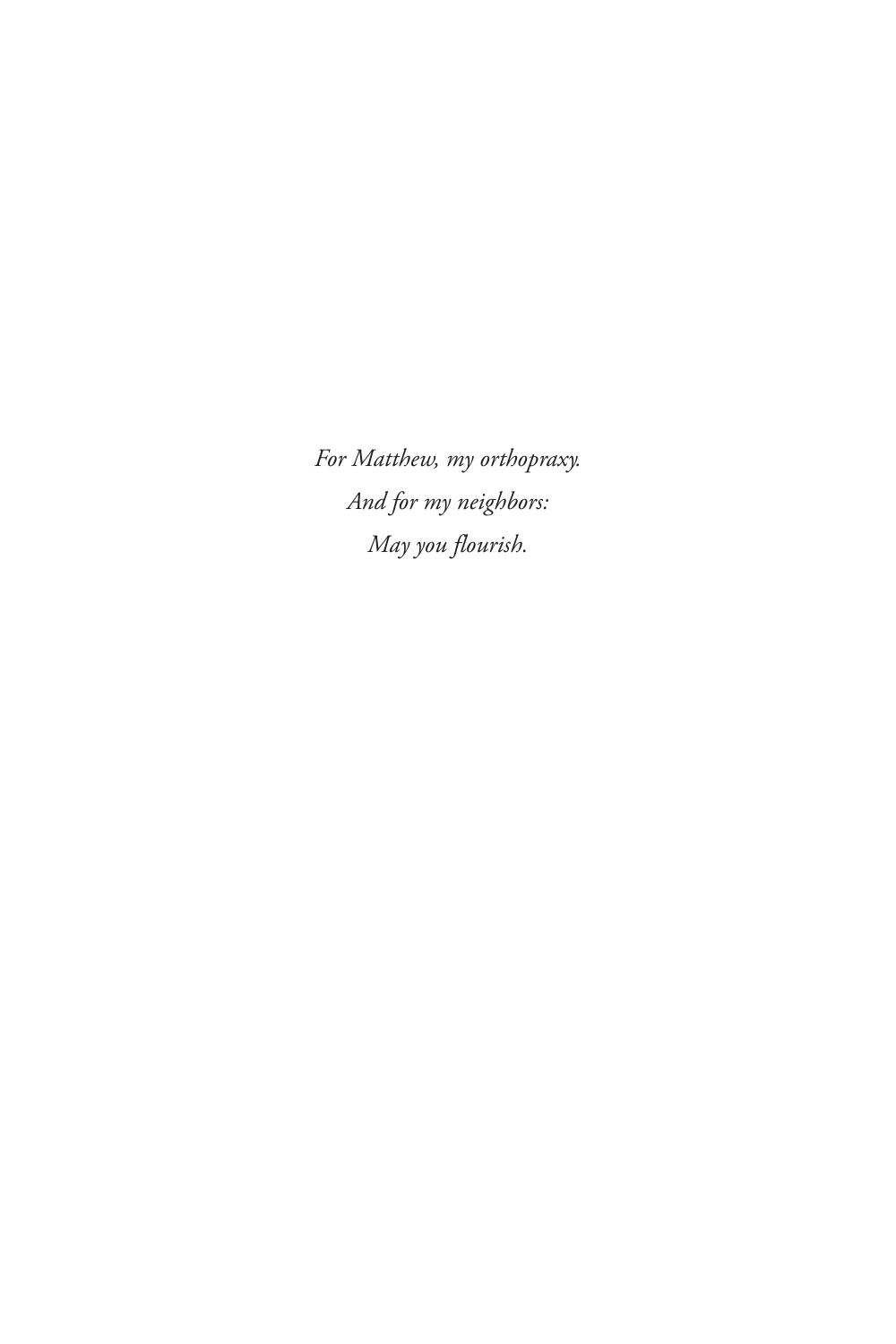#### *Fear is not a Christian habit of mind.* Marilynne Robinson

#### ❖

*God is love. Whoever lives in love lives in God, and God in them. . . . There is no fear in love. But perfect love drives out fear . . . The one who fears is not made perfect in love. . . . And he has given us this command: Anyone who loves God must also love their brother and sister.* 1 John 4:16, 18, 21

#### ❖

*Let all that you do be done in love.* St. Paul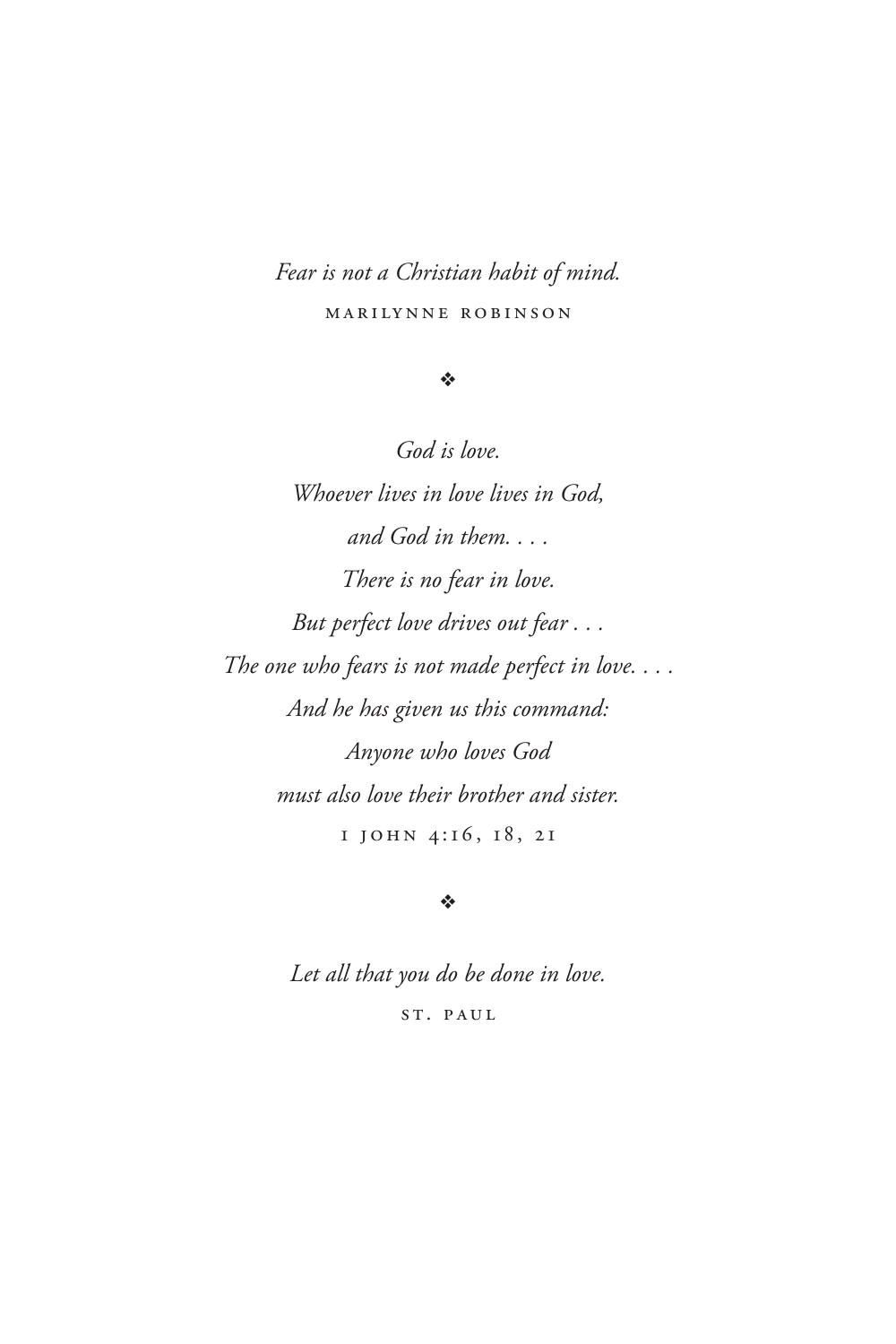## **CONTENTS**

 [Foreword](#page-15-0) *xv* [A Note to the Reader](#page-19-0) *xix*

#### [SECTION ONE: DON'T BE AFRAID](#page-21-0) *1*

| CHAPTER I: Whom Shall I Fear? 5   |
|-----------------------------------|
| CHAPTER 2: Unsafe and Unafraid 19 |
| CHAPTER 3: Fearing God 31         |
| Brave Steps 43                    |

#### SECTION TWO: NEIGHBORS *47*

|                         | CHAPTER 4: Next-Door Strangers 51                      |  |
|-------------------------|--------------------------------------------------------|--|
|                         | CHAPTER 5: Who Are the People in Your Neighborhood? 63 |  |
| CHAPTER 6: Jubilee $75$ |                                                        |  |
|                         | Brave Steps 85                                         |  |

#### SECTION THREE: STRANGERS *89*

|  | CHAPTER 7: Stranger Things 93           |
|--|-----------------------------------------|
|  | CHAPTER 8: Becoming Angels 107          |
|  | CHAPTER 9: The Strange Image of God 121 |
|  | Brave Steps 137                         |

#### INTERMISSION *141*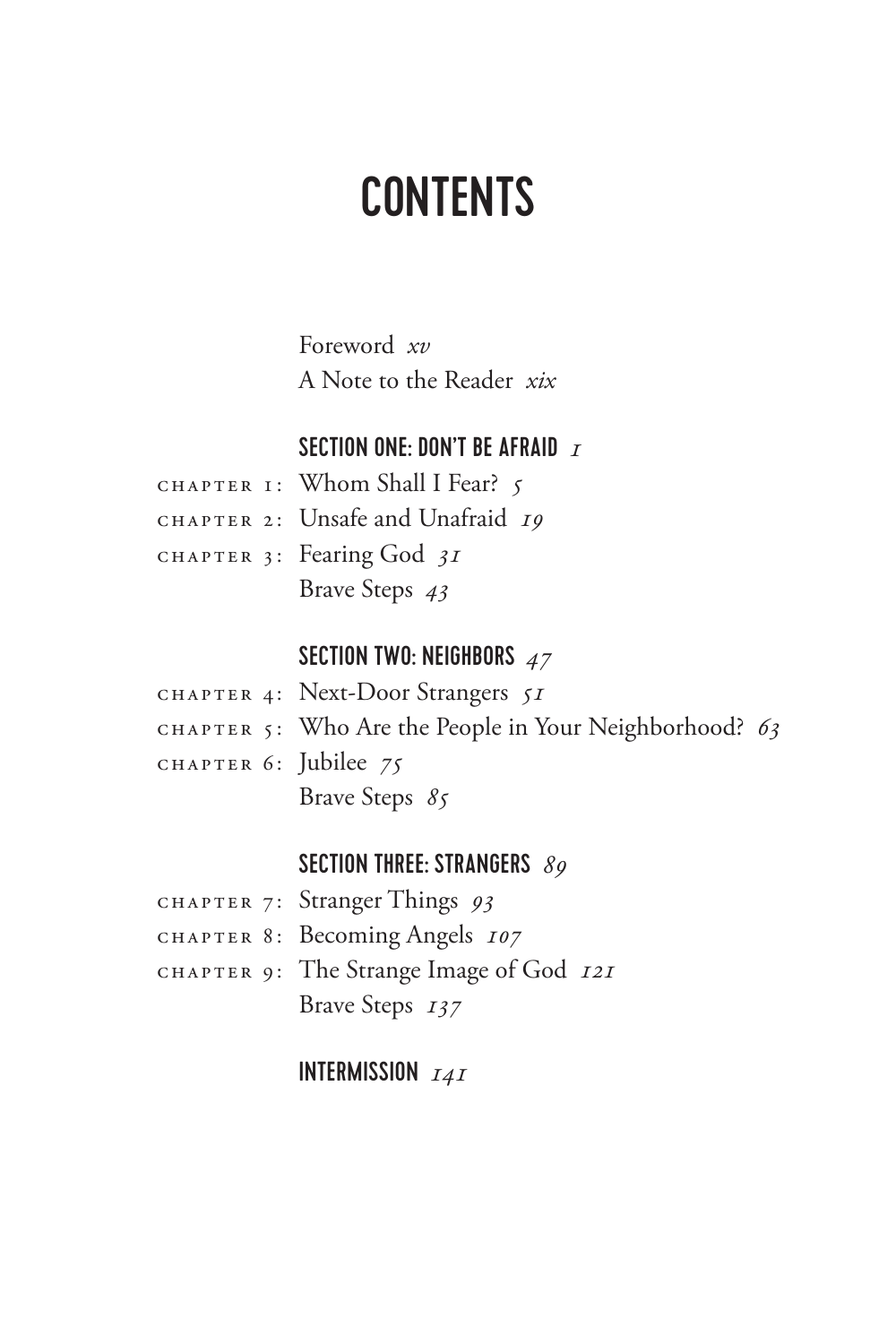#### SECTION FOUR: ENEMIES *143*

CHAPTER 10: A Hard Teaching  $147$  Chapter 11: Our Nonviolent God *161* CHAPTER 12: Wrestling Reconciliation 173 Brave Steps *191*

> Acknowledgments *197* Notes *203*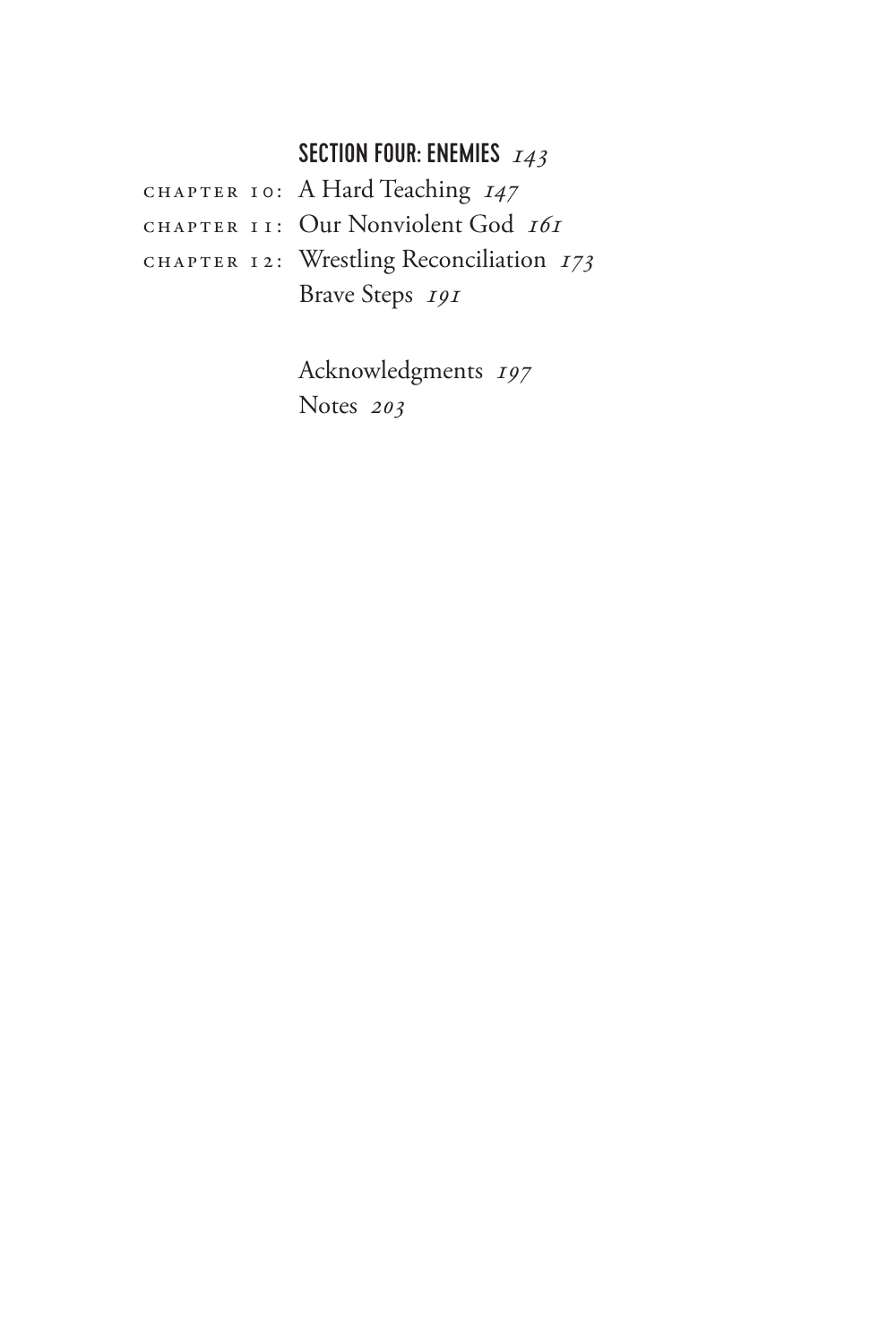## <span id="page-15-0"></span>**FOREWORD**

I have spent my writing life inviting followers of Jesus to see their immigrant neighbors as God sees them, and to love them with a fierce and holy love that won't settle for anything less than justice and flourishing for all. This has been God's call to me, and it's one that I've embraced wholeheartedly. But it has been a difficult call because, though we originate in a God who is love, our default isn't to love our neighbors. That is why I'm so grateful that Catherine wrote *Fearing Bravely: Risking Love for our Neighbors, Strangers, and Enemies*. It's a topic that is always timely, always needed. Always.

I met Catherine through the pages of another book she wrote, *Long Days of Small Things: Motherhood as a Spiritual Discipline*. I'm not a mother, so imagine my surprise at how captivated I was by this book. I was so encouraged and inspired by her insights and perspectives. She gave me a theological framework for my daily life. I only read it because I wanted to give it to a good friend who was struggling through the early days of motherhood, and I *did* give it to her. But I also kept a copy for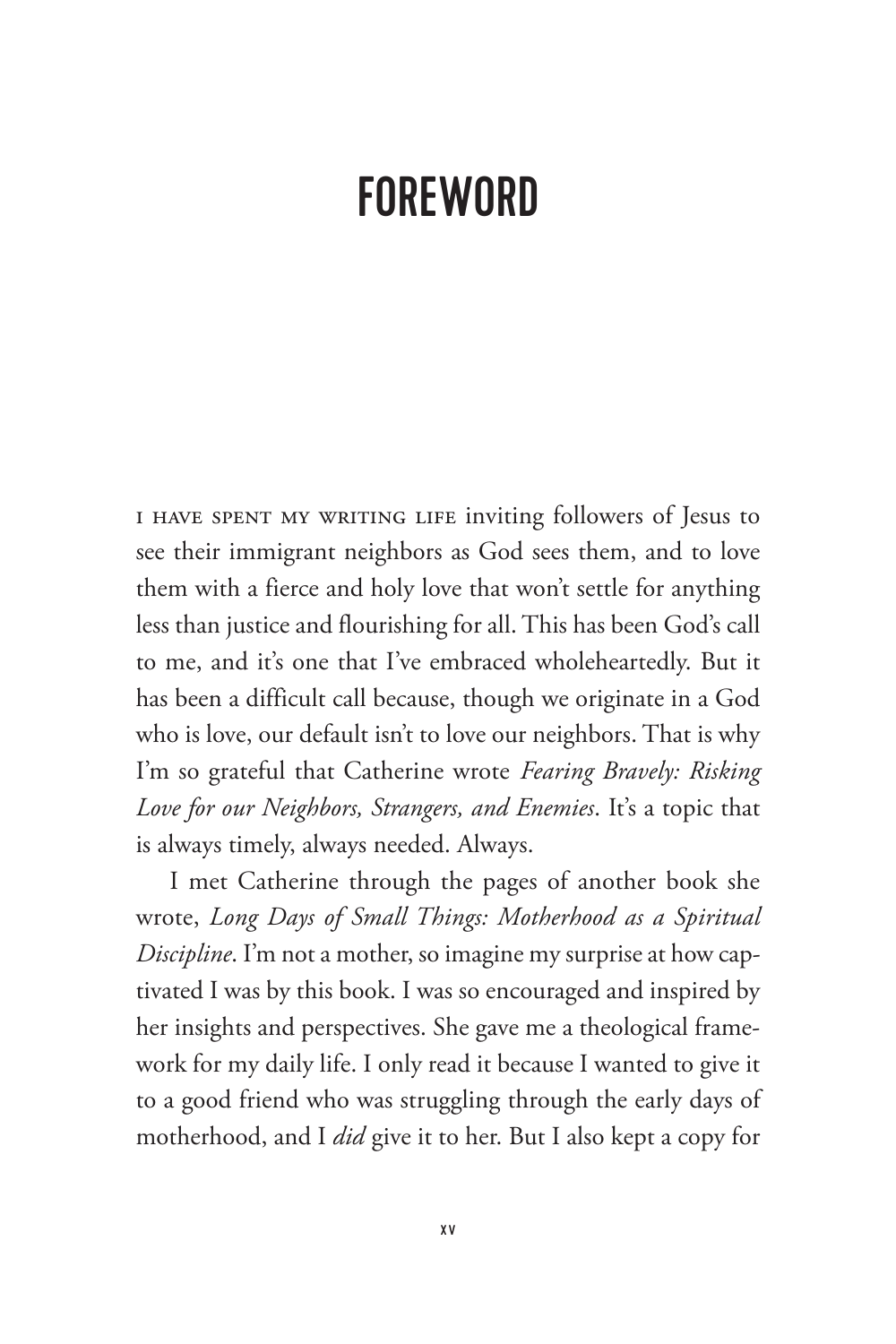myself because I learned so much about how to walk with Jesus day by day in the ordinary tasks of my days and how to love the women in my life who are mothers. It strikes me now that even then Catherine was helping me love my neighbors as myself.

Much later, I had the privilege of meeting Catherine and talking with her about my own writing. I learned that she is one who walks closely with God, and she writes out of the overflow of the Spirit in her own life. You will sense it too when you encounter the vulnerability of her writing and the freshness of her ideas on neighbor love. She understands that neighbor love isn't romantic or sentimental—it's a call to love in action, which can be messy and complicated. And just like Jesus' love, it's sacrificial and costly. But it is also worth it because Jesus' command to love our neighbors is freeing—it's a blessing to us to obey him and walk in his ways.

Growing up in the faith, I was often taught that the trajectory of the Scriptures is from being lost to being found, from being enslaved to being free, from being a stranger to being a member of the family of God. I see that trajectory in the Scriptures, but overall, I see what Catherine sees: the trajectory of moving from fear to love. C. S. Lewis once said, "Next to the Blessed Sacrament itself, your neighbour is the holiest object presented to your senses."<sup>1</sup> I believe him. I really do. I know my neighbors are image-bearers of God. But in my experience, the hardest teaching of Jesus by far is the call to love our neighbors as ourselves. It's much easier to hate my neighbor, envy my neighbor, slander my neighbor, and fear my neighbor. It seems that no matter how long we have been following Jesus, we need this teaching, this command to love. We need it daily.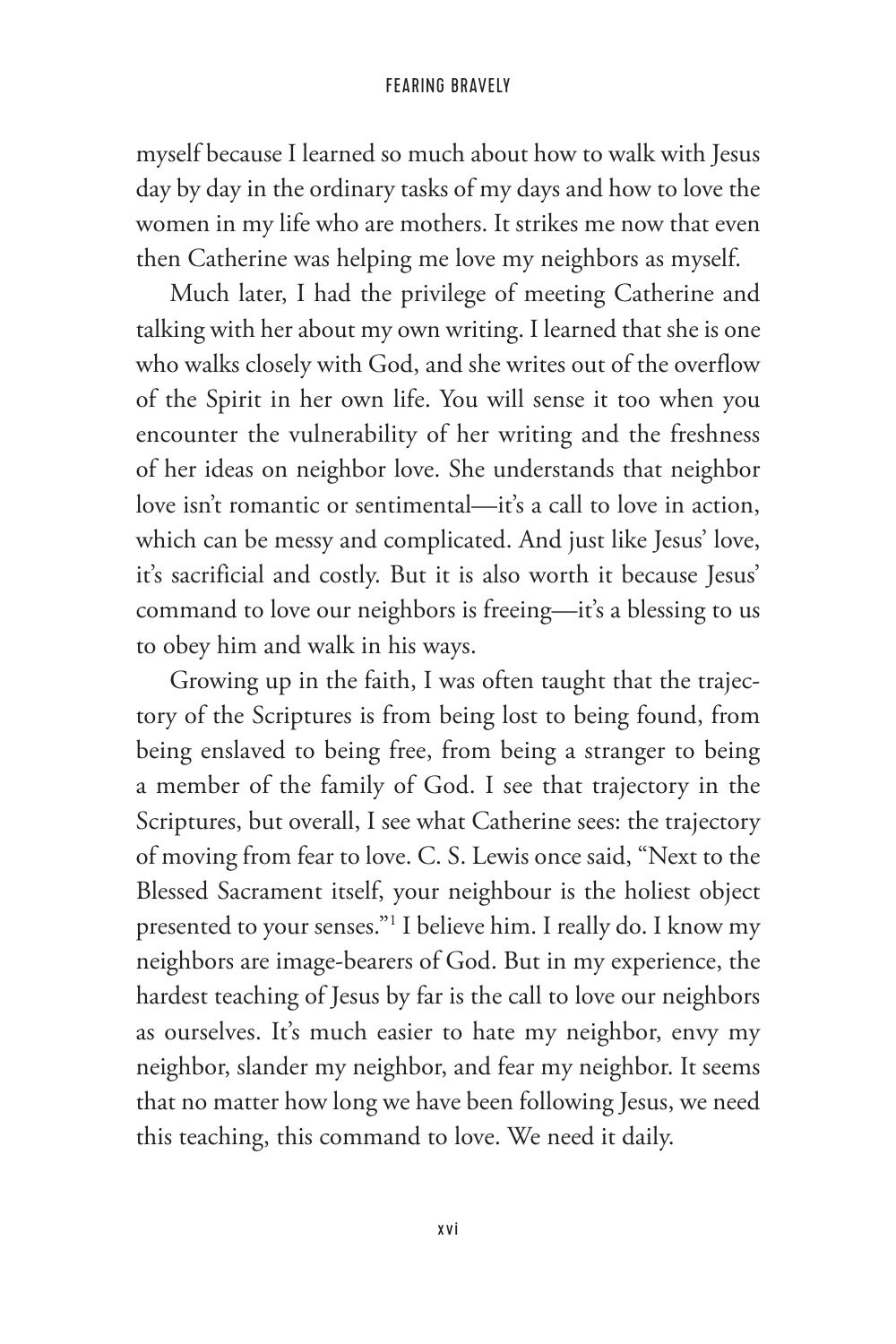#### FOREWORD

There's no doubt that Jesus commands us to love our neighbors—it is not an option for those who follow him. And yet Catherine writes about neighbor love with so much grace and truth that it feels like an invitation. That's why this book is so important. We live in times that are so polarized—we seem to be moving further and further away from each other. As I write these words, we continue to social distance in the midst of a pandemic, a metaphor for the reality we live day by day. Our fears of one another consume us, but Catherine's gentle invitation is to see our neighbors not through the lens of our fears but through the love of our God. She asks us to consider: *Will I continue to be discipled by fear, or can Jesus' love lead me to another way?*

Truth be told, I wasn't even aware of how much fear informed my interactions with those Jesus has called me to love until Catherine's words asked me to pay attention to my fears and begin to move toward Jesus' love. She will inspire you, too. Find a comfortable, cozy spot; bring your highlighter and a cup of tea; and prepare to be challenged to love extravagantly as you dive into *Fearing Bravely*.

> *Karen González author of* The God Who Sees: Immigrants, the Bible, and the Journey to Belong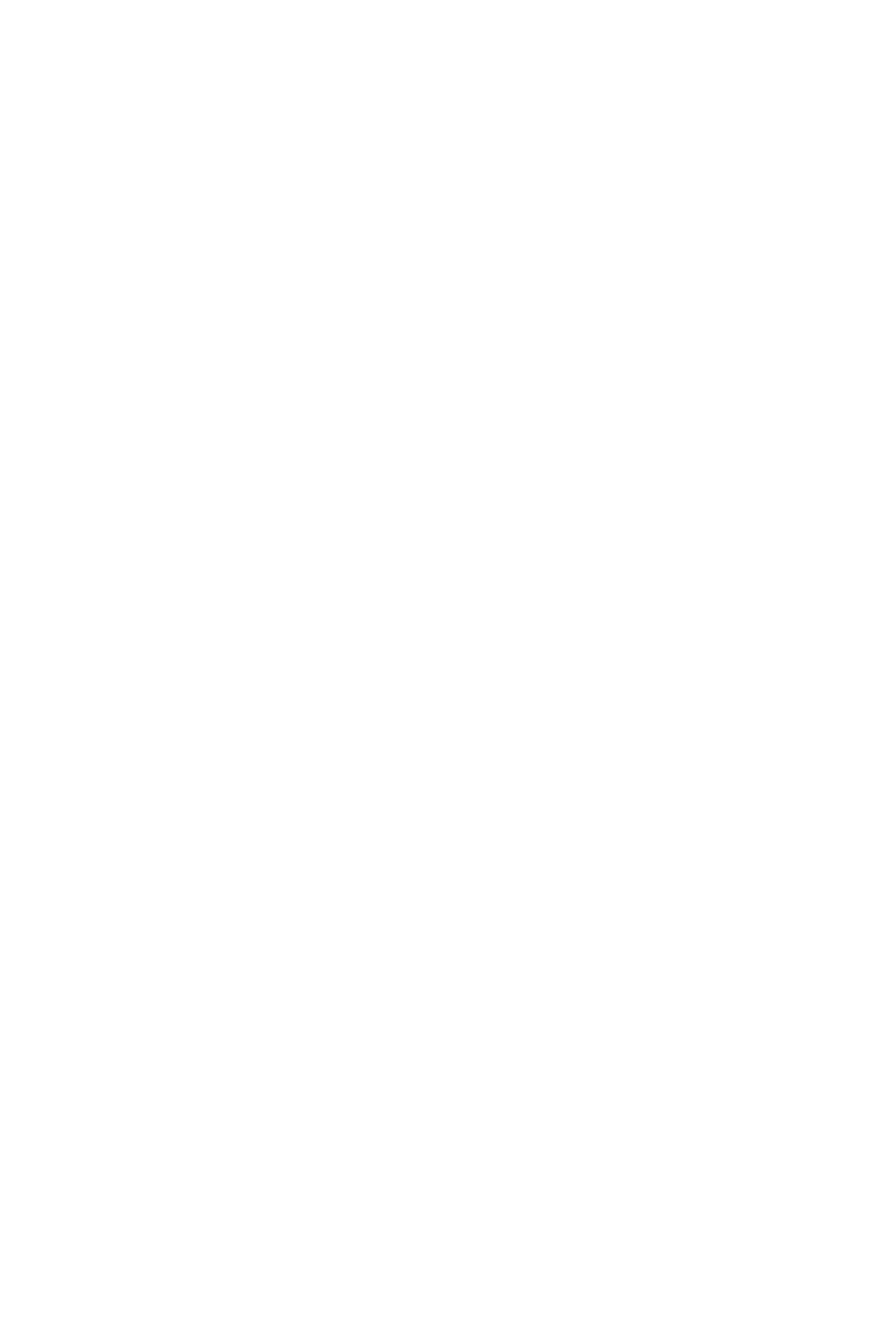## <span id="page-19-0"></span>A NOTE TO THE READER

#### *Dear Reader,*

*I wrote this book so that together we can learn about, wrestle with, and overcome the fears that get in the way of love. I wrote out of my longing for us to choose to be brave with our fear and courageous with each other.*

*But conversations about love, fear, neighbors, strangers, and enemies always come from a particular place and perspective. I am a white American citizen, a practicing Christian, and I know that my words and thoughts and stories reflect that particular place and perspective. People from different backgrounds experience the dynamics of power, fear, love, and courage differently. I cannot fully understand or express the dynamics you may face, but I hope that what I've written here will help you arrive at language for your own journey. I come to you with open hands, praying that we can help each other along the way.*

*Together, may we find the love that overcomes all our fear.*

*Catherine*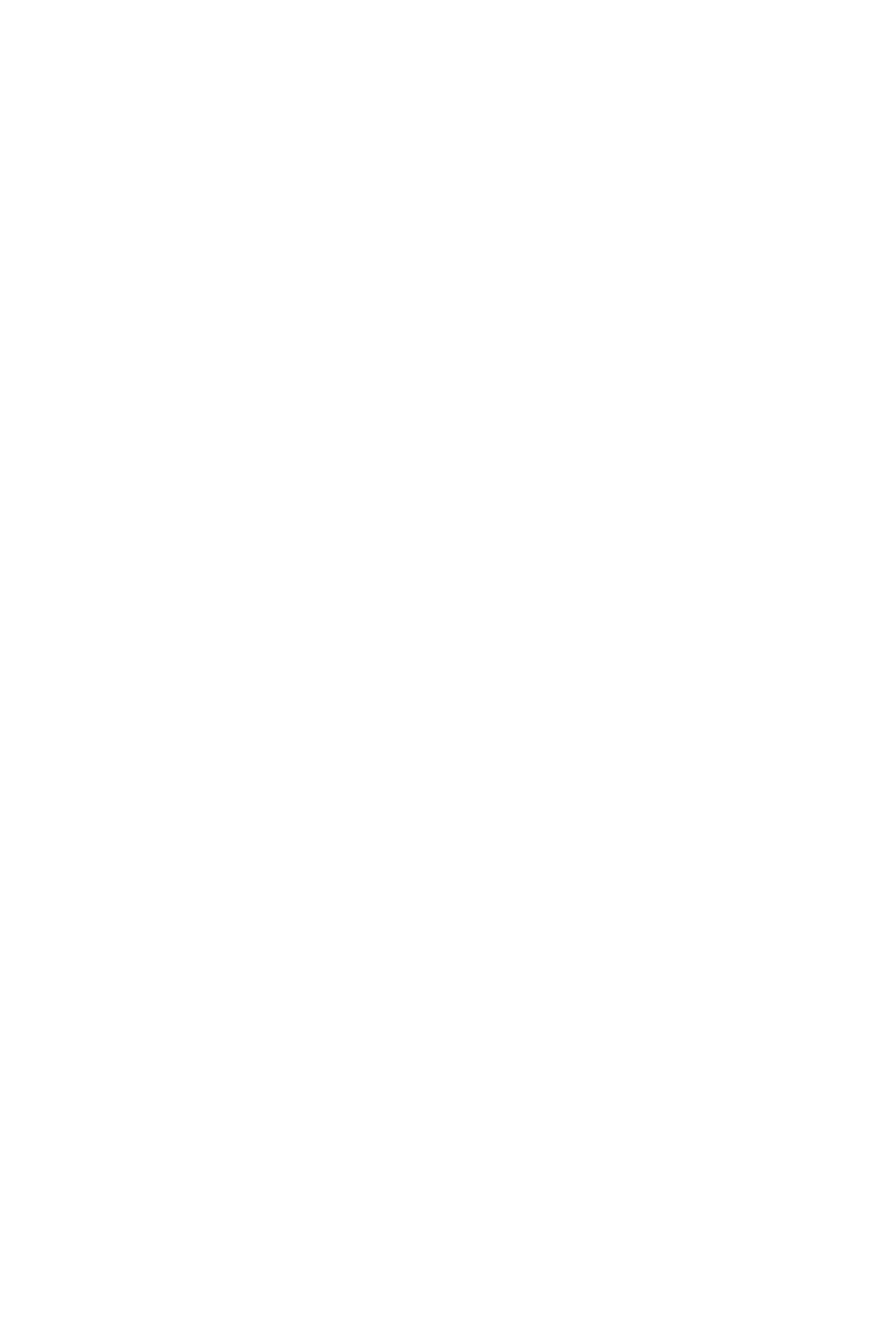## <span id="page-21-0"></span>Section One DON'T BE AFRAID

*Fear is your best friend or your worst enemy. It's like fire. If you can control it, it can cook for you; it can heat your house. If you can't control it, it will burn everything around you and destroy you.*

> MIKE TYSON, paraphrasing Cus D'Amato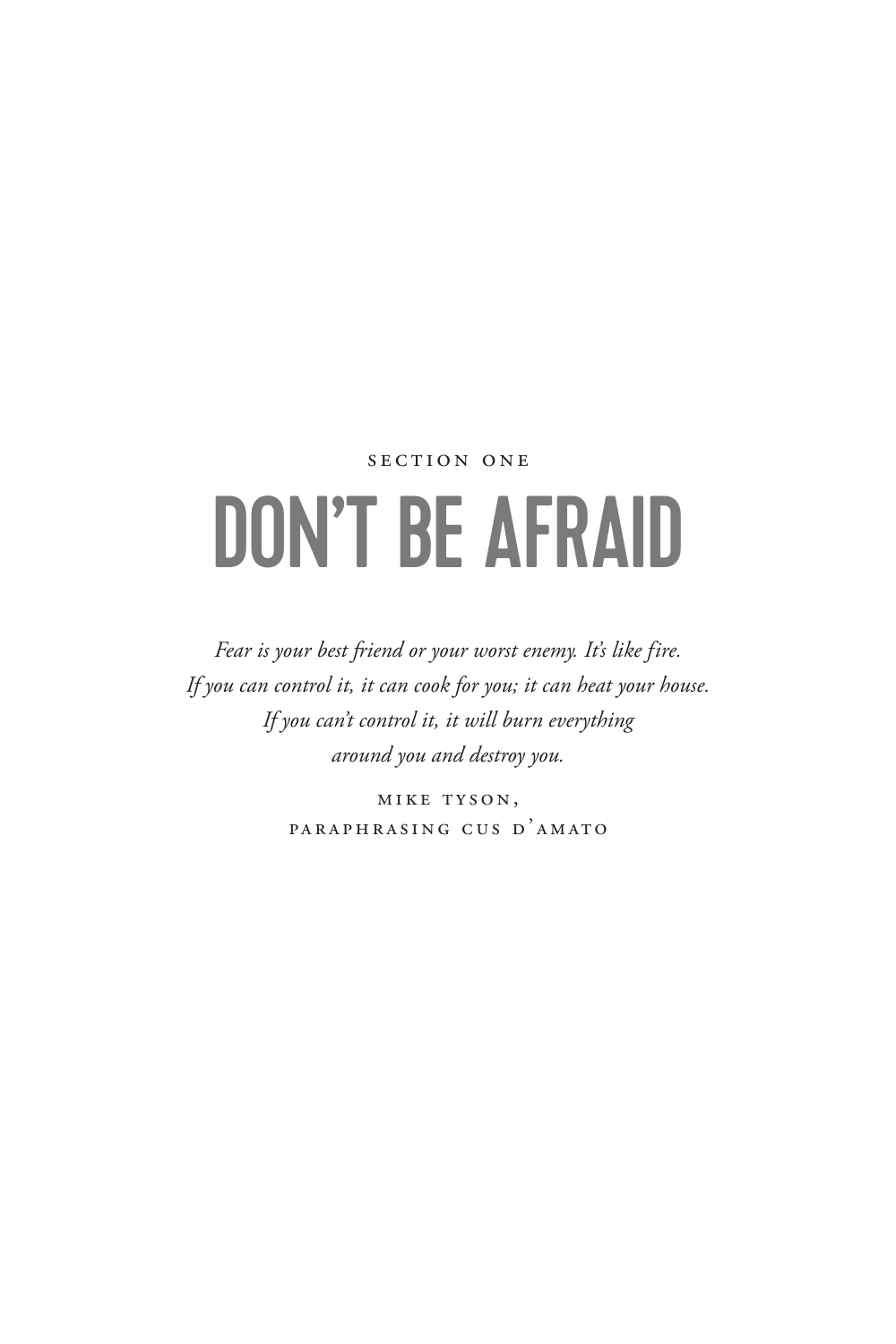Sunday morning, early. The air is cool and moist. It is not yet dawn, but the Sabbath is over and the women have been busy for hours, determined to finish the work left over from Friday night.

That horrible night.

Some tasks must be done, no matter how overpowering the grief. Sometimes the only way to stop from drowning is to keep working.

This is the third day. On Friday, Joseph brought the broken body to the tomb, quickly wrapping it in linen before sundown. The women— who had watched everything— followed to see where he was laid. Now that the Sabbath has ended, they will complete the rites for a dead body. This will be an arduous task, emotionally and physically. They brace themselves as they walk into the tomb.

But the grave is empty. There is nothing there.

The women glance at each other, confused and afraid. When your teacher has been executed, you are never safe. Not anywhere, but especially not here. *Who has taken the body? Is this a trap?*

Then, two men suddenly appear before them. Shocking enough in this dark, secluded place, but worse, these men shine like lightning. The women can hardly look at the brightness. Trembling, they grip each other, shielding their eyes, trying not to collapse in fear.

The men begin to speak, words the women cannot absorb, words that cannot be true. Words that will change everything. The lightning men look these women in the eyes and say: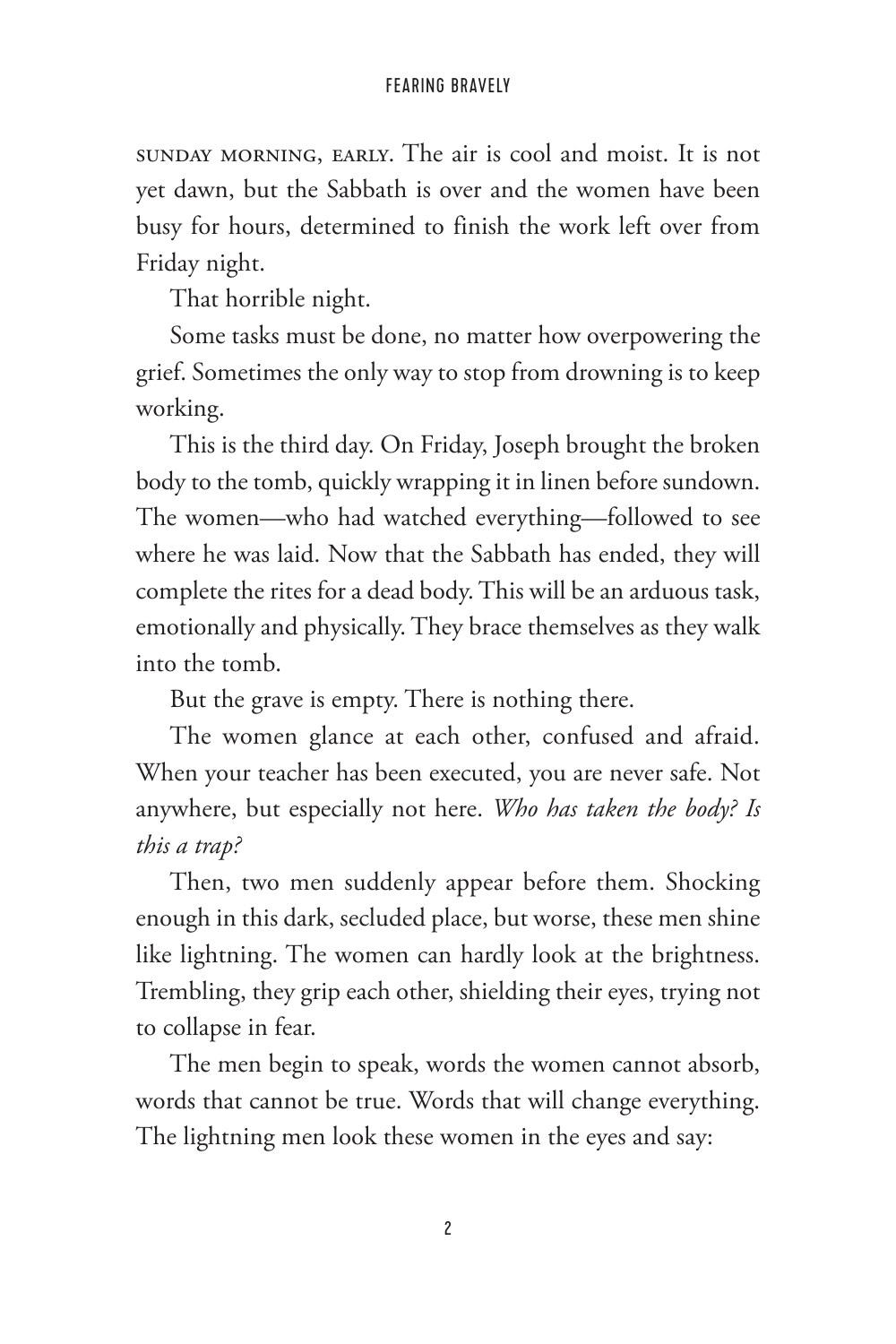#### DON'T BE AFRAID

Why do you look for the living among the dead? He is not here; he has risen! Remember how he told you, while he was still with you?<sup>1</sup>

And then they do remember.

The women sink against the cave stones in shock, hearts pounding, minds spinning. Could it be true? Then they stand, they run. They run to tell their friends, the hiding, terrified, devastated followers of Jesus. These women have been entrusted with the most unbelievable message, and they will tell it. The world will know.

Sunday night, late. A group of friends huddle, terrified, inside the upper room of a house, the doors locked. Can you blame them? Days ago, their friend and teacher was brutally and publicly executed. No wonder they hide.

They live in an oppressed nation under the thumb of a violent empire. They could have laid low, but no— they stepped out to follow a man who ended up provoking the authorities with the treasonous, blasphemous claim that he was both King and God. He was crucified for that claim. Just days ago they were celebrating Passover together, remembering God's salvation, their ancestors' liberation from another violent empire. Today, they shelter in place. The doors are locked. The world is too dangerous for them now.

But then, in that shut-up room, Jesus appears.

Jesus is right there. He doesn't knock on the door, doesn't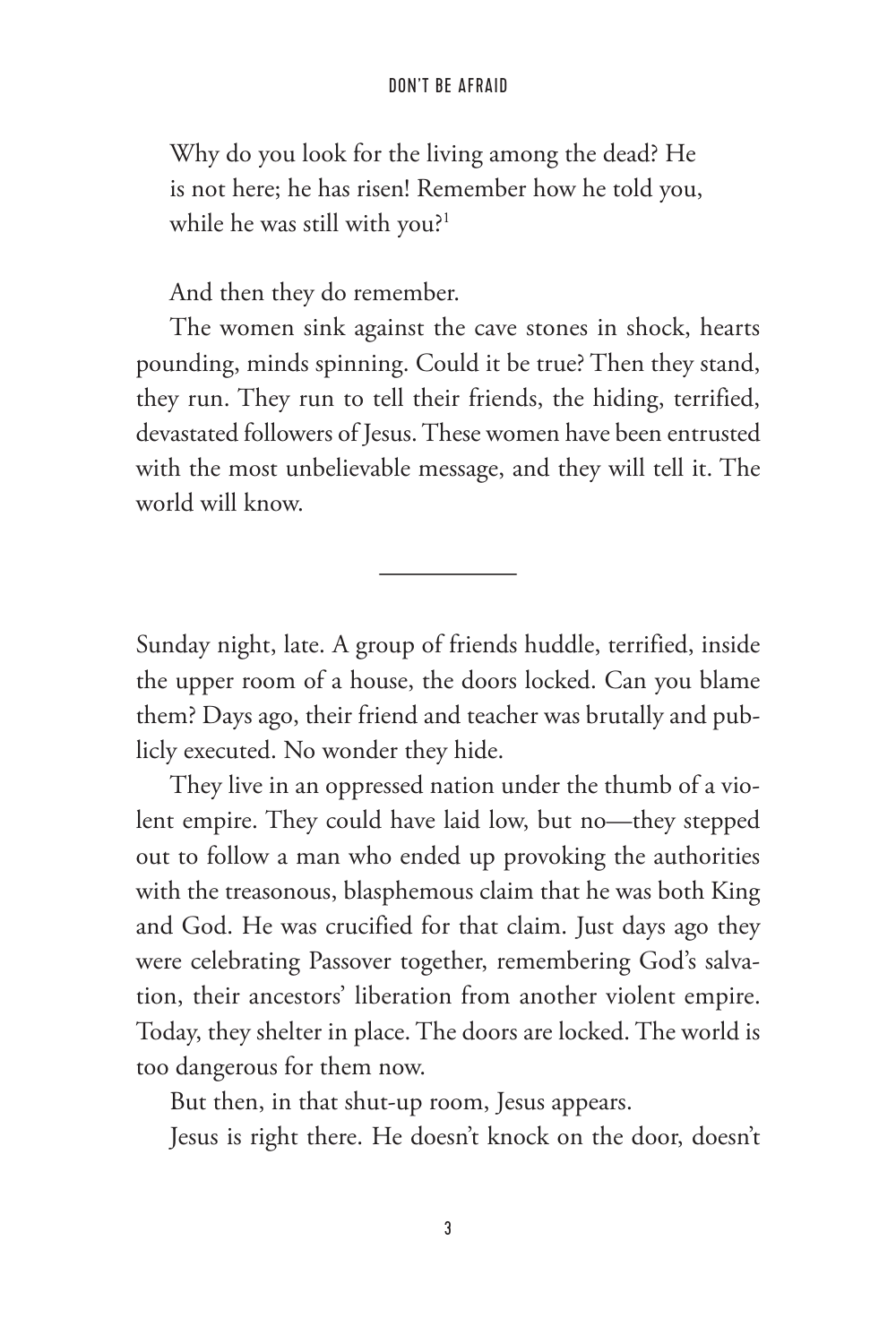jiggle the handle. The door was locked, the disciples were inside, and Jesus was dead— but then he is there, standing before them. He is in the room with them, saying, "Peace be with you. Don't be afraid."

As they stand with their hearts pounding, he asks them, "Do you have anything here to eat?"<sup>2</sup>

A snack. He asks for a snack.

These stunned and terrified friends are overjoyed.

The empire is still violent. Their teacher is still an enemy of the state. Powerful people remain hell-bent on silencing those who teach that God's Kingdom rests on mercy and justice, not greed and oppression. The dangers do not evaporate with Jesus' resurrection— they multiply. This community will huddle in this room many times in the months to come, sheltering, praying. They will never be safe or successful by any normal definition. Life will never be "normal" again, not ever, not at all.

Only one thing has changed, and somehow, that one thing is enough to change everything:

Jesus is in the room.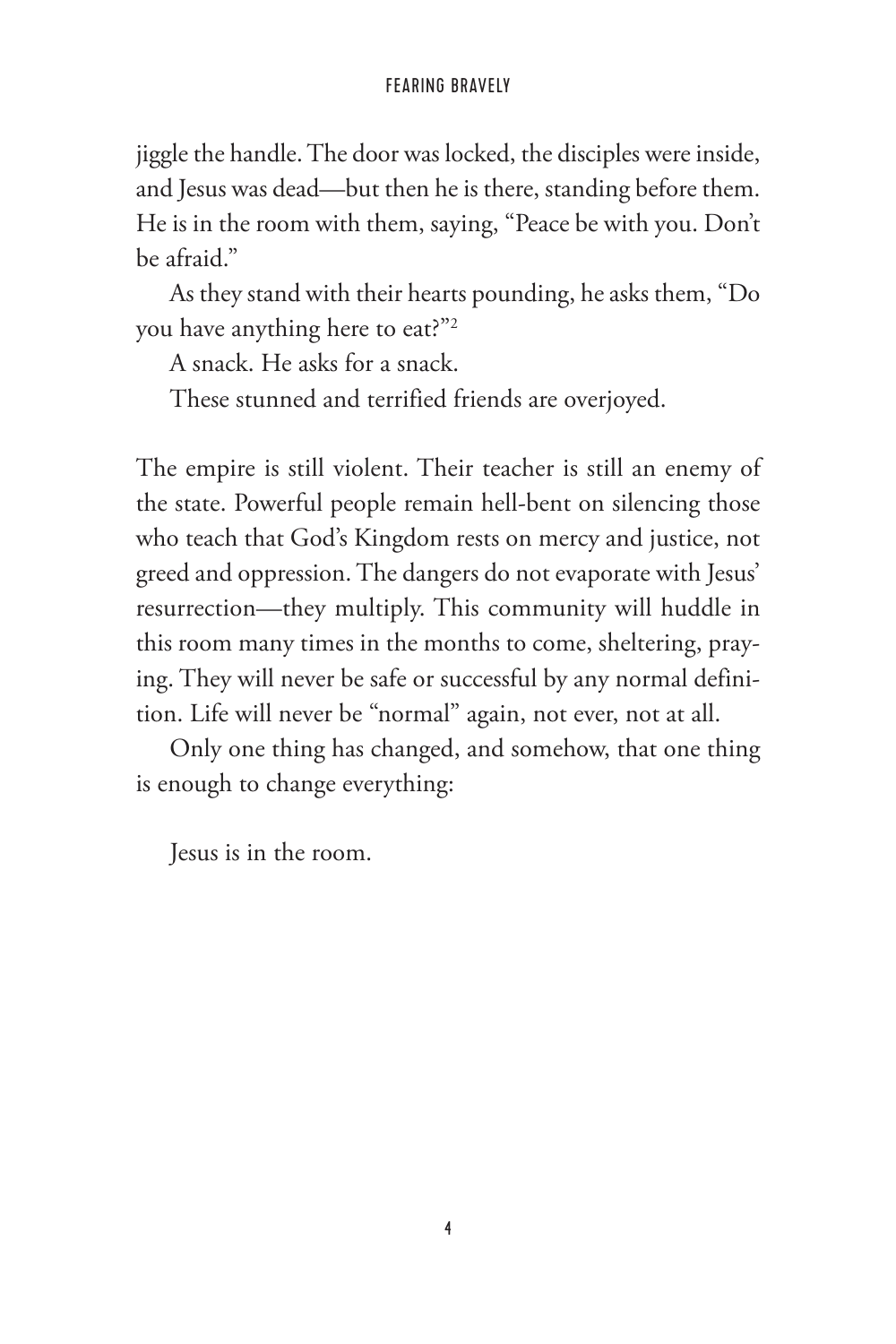### <span id="page-25-0"></span>CHAPTER I WHOM SHALL I FEAR?

I SAT IN THE BACK OF THE CHURCH SANCTUARY ON a muggy summer evening, head in my hands. Worship music filled the room, and flies buzzed around noisy ceiling fans, but I could hear God's gentle voice as clearly as if Jesus were sitting beside me in the pew:

*It's time. Time to put aside your fear. It's time to learn how to forgive, how to risk, how to love.*

But I couldn't. Or rather, I wouldn't. I didn't want to. Old wounds become part of who you are. Old fears die hard.

*Back up a step, then, and I'll help you move from there,* God prompted. *This is what you need to do. Life is better on the other side.*

Silence from me.

The music played on. Flies landed on my shoulders. Pews groaned in the heat.

Then: *Do you want to want to forgive?*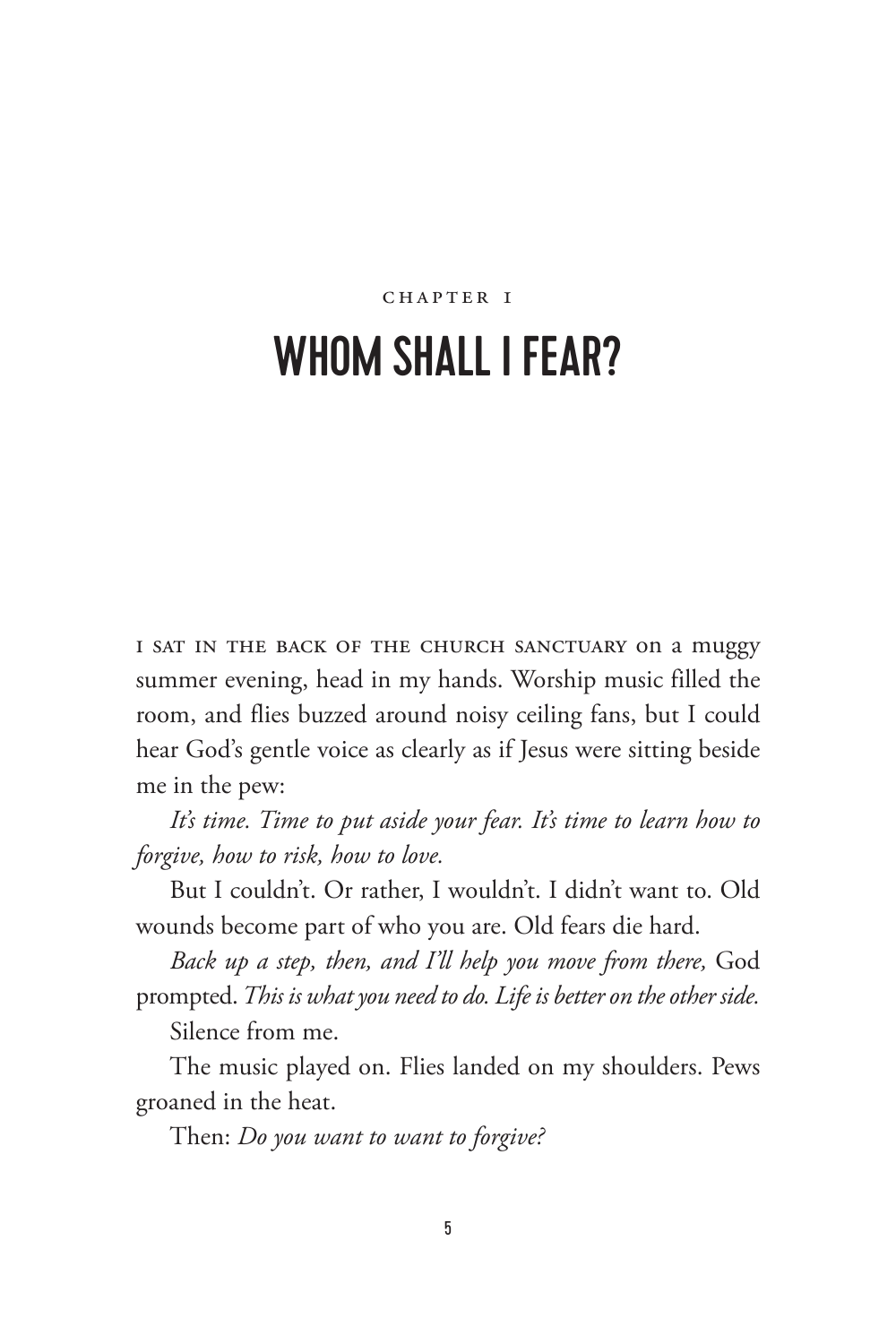No. No. I didn't even want to want to forgive.

The trauma I experienced was a decade old by then, but the pain stayed fresh. The people who harmed me had not asked for my forgiveness, and I did not offer it. Over time, wounds reshaped themselves into fear— a protective reflex against future pain. Mistrust became the lens through which I viewed everyone.

I spent years wrestling against being known. Healing requires healthy relationships and caring community, but fear had such a solid head start. I hadn't consciously put walls up to protect myself, but the barriers were there all the same, tall and strong. I'd grown skilled at keeping would- be friends from getting close enough to hurt me— or love me— lest they tear open old wounds. But the walls I'd built to protect myself merely trapped me alone with fear.

In a vicious cycle, fear kept me from the love I needed to escape fear.

I'd reached a crisis point, a fork in the road. God asked me to move forward, toward a love that casts out fear. Fear fought to retain control, keeping me from love. Which would I choose? I could not try to serve them both.

God sat beside me in that humid room for a long, long time, gently backing me up step-by-step until we arrived at a starting place so miniscule I agreed to try.

Most of us reach that fork in the road at some point. We've been harmed by others, and our pain and distrust informs how we proceed through life, how we view those around us. But rather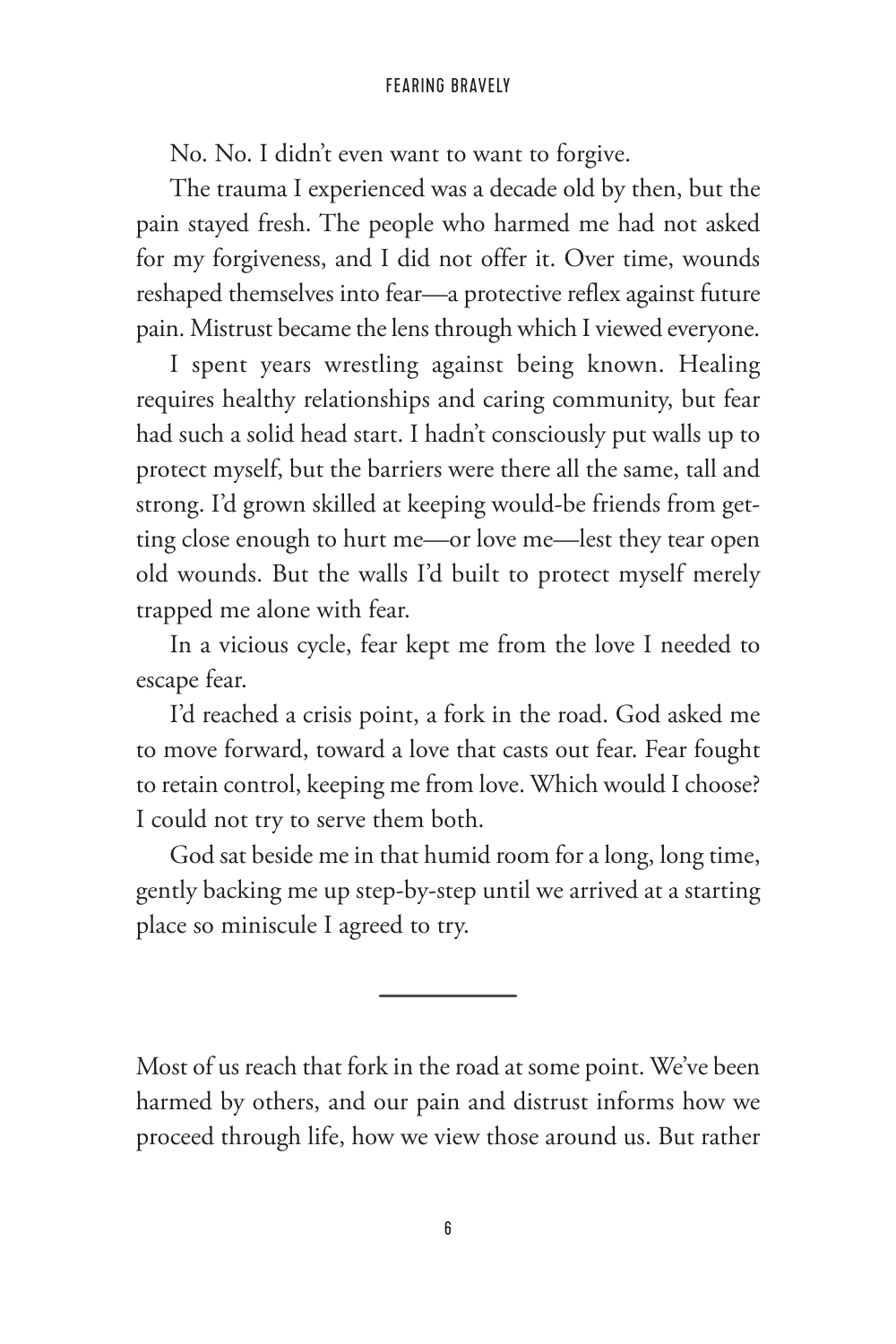than leading us to safety, fear holds us in chains. Only in risking love will we find freedom.

But to do that, we must be honest with ourselves and name the things we fear, the things that hold us back.

What are some of these things for you?

I'm not talking about feeling anxious or insecure, like finding a spider on your jeans, or feeling nervous at parties. I'm talking about fears that are deeper, more fundamental, fears that shape our relationships and communities and cultures. Like the dread of life becoming unstable, the devastating aftermath of trauma, or the precariousness of loving in a world that offers no guarantees.

These deeper fears don't just live in our heads and hearts; they have direct repercussions on other human beings. They nudge us to view people as inherently worthy of our distrust or contempt, rather than fellow humans we are called to love. I hear these messages expressed out loud almost every day. They take up so much bandwidth in our collective consciousness that we may not realize the words and implications are rooted in fear. After all, fear sounds like weakness, and these warnings seem so right and wise.

But sometimes what sounds like wisdom is in tension with God's good news.

Jesus commands us to love our neighbors. But we often hold our neighbors at arm's length.

God instructs us to welcome strangers, never withholding hospitality or help from anyone in need. But we have a tendency to fear strangers, especially those needing hospitality, afraid that their presence and neediness may threaten what we have.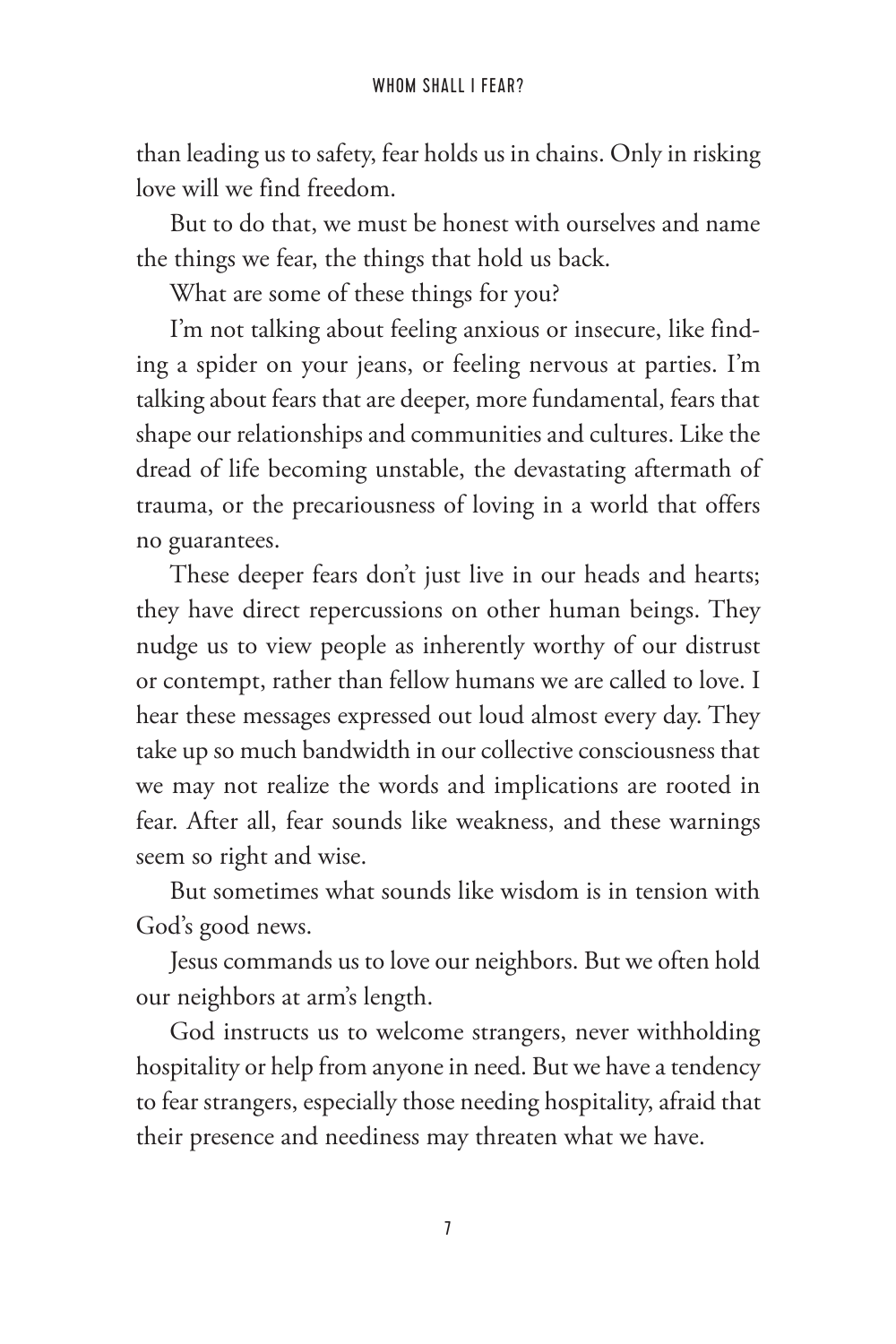Jesus taught us to love our enemies and pray for those who actively harm us. But this goes against every instinct we have. Sometimes we even create enemies, for it's so easy to see anyone who thinks, believes, looks, or lives differently from us as dangerous, a threat to our way of life.

God calls us to set aside our rights in order to seek justice for the most vulnerable. But our culture— through the news, television, social media, and even pulpits— suggests it would be safer to limit the rights of others lest our own rights be threatened.

The Bible warns us not to be overcome by evil, but to overcome evil with good. Yet how often do we allow our fear of evil to overcome the goodness in ourselves and others?

The resurrected Son of God told his friends to be at peace during times of trouble, because his love would remain with them always. But if my own heart is any gauge, we often suspect there is not nearly enough love to go around.

In countless little ways, fear wins us over every day.

#### FEAR, OUR FRENEMY

But let's back up for a second and consider how we got here. After all, fear isn't always an enemy.

This world is full of dangers, and fear is a necessary part of our basic survival package. Without fear, life would be a nightmare, and a short one. My toddlers leapt into deep swimming pools, chased squirrels onto busy streets, and tried to hurl themselves (and anything they could lift) out of our third- story apartment window. After a few exhausting years keeping them alive and intact, I praised God for their ability to feel afraid.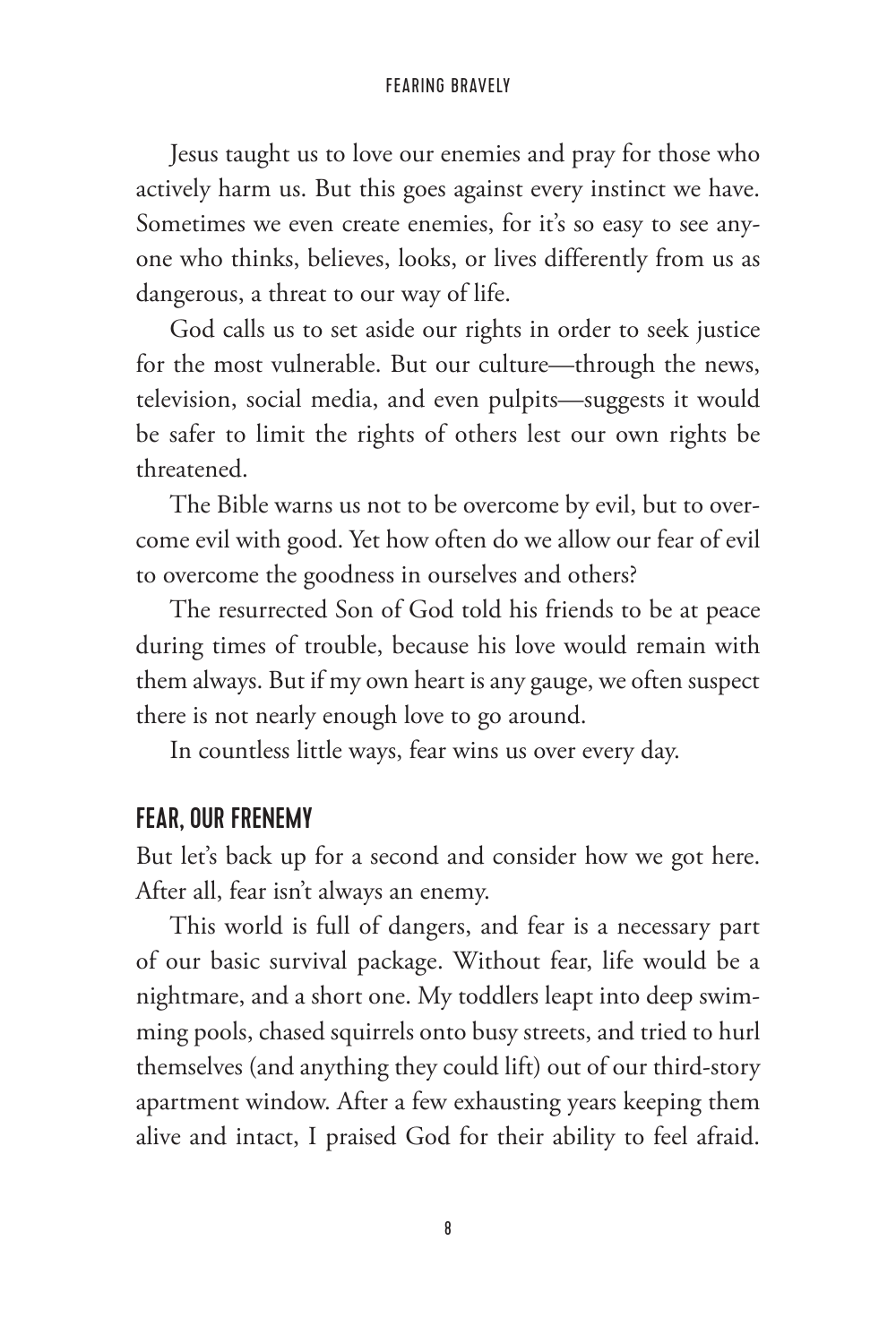Eventually the hot stove, the terrifying moment searching for mom and dad in the crowd, and the shock at the electric outlet compelled my children to accumulate survival skills and common sense. Their pain receptors triggered a fear response in the amygdala and altered their permanent record. They make better choices now.

The amygdala is a tiny organ sitting just above the brain stem, that precious area of our bodies regulating heartbeat and breath. The amygdala's job is to accumulate data from our senses and provide rapid chemical reactions, responding swiftly and decisively to threats before our conscious minds even register what's happening. The amygdala prepares us for fight or flight, whether we want to or not. I'm grateful; without the amygdala, few of us would see adulthood.<sup>1</sup>

So actually, fear is a friend. Fear allows us to learn and grow, motivates us to create and innovate. Fear opens the doors to life and love, safety and survival.

But our friend fear can become a frenemy, as they say, because we are never unbiased observers of reality. Our brains don't merely read the world; they interpret the world, creating a feedback loop.<sup>2</sup> Our assumptions influence what we see and, as the old proverb says, when your only tool is a hammer, everything you see looks like a nail. With our brain wired and ready for fear, we start seeing a world full of threats, including many that do not exist. This false perception shapes how we live and behave and approach others, until it returns us full circle: Through self-fulfilling prophecy, we create the dangers we most fear.

And fear is contagious. Society is structured to manipulate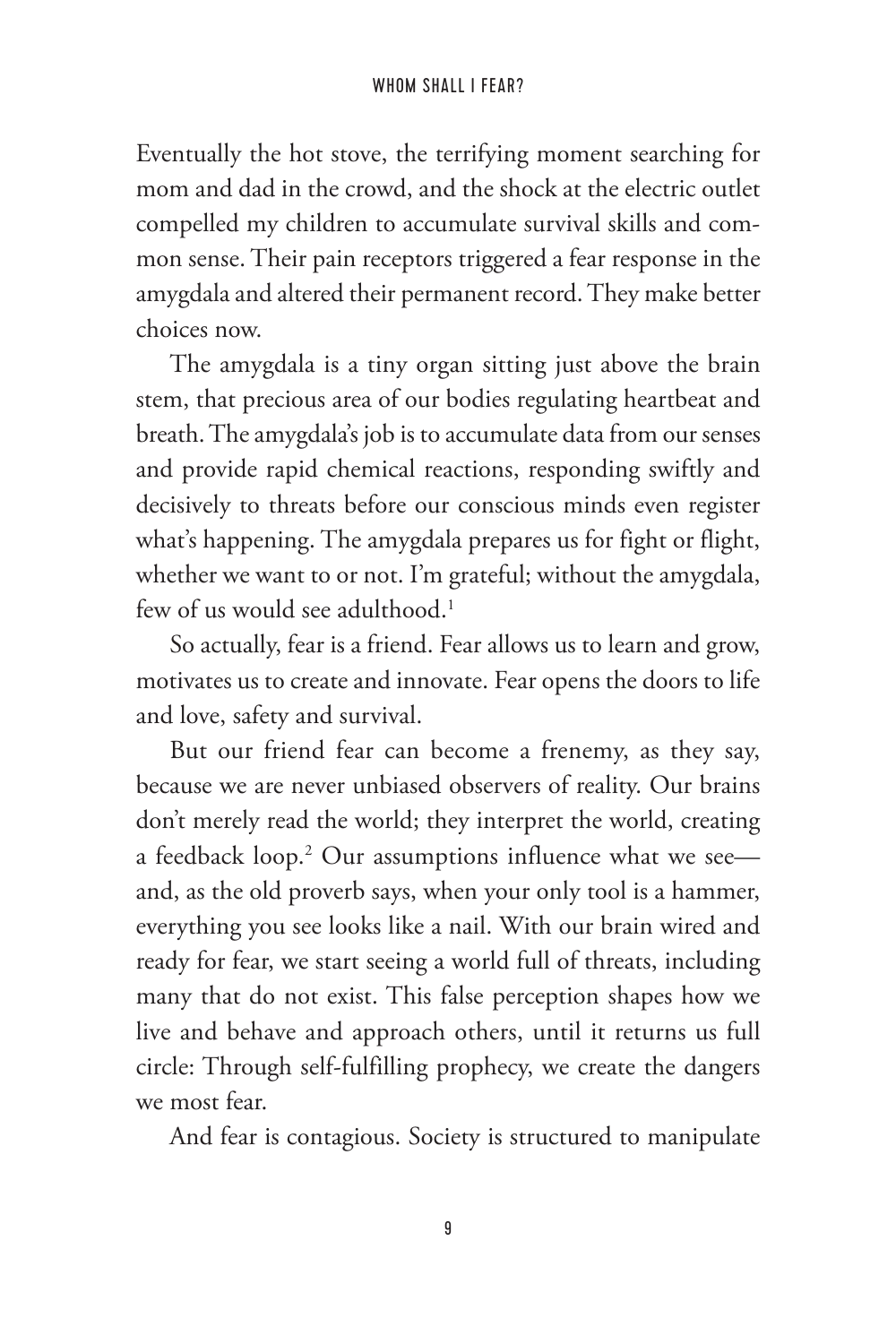and multiply our fears to feed its own lusts. Ancient kings and priests exploited fears and vulnerabilities to keep their people passive and obedient. Today's influencers— more corporate than kingly— are just as eager for wealth and power. They, too, have perfected fear as a tool to exploit our triggers, sending us more and more terrifying data, training us to return to their broadcast, website, political party, or product again and again. We're far more likely to keep the television on if we've been warned that severe weather (or bad news of any sort) is on the way.

Unfortunately, we're not wired for moderation in the fear department. We binge on fear long after the necessity has passed, trapping ourselves in an imaginary world— or a genuinely dangerous world our fears helped create. A steady diet of fear warps its intended purpose. No longer a prompt toward safety and security, fear becomes our destination, an addiction, a pandemic.

Then, when fear goes haywire, it leads to hate. Hate and fear grow deep roots, as generations produce and reproduce conflict and war, vendettas, more hate, more violence, and more fear. This toxic form of fear is invasive. Once it takes root, it takes over. It isolates and divides. We grow comfortable hating our enemies and view strangers suspiciously (after all, they might be enemies). Our own neighbors become strangers to us. We grow obsessed with seeing danger in each other— whether the "other" lives across the street, across the border, or across the globe.

Fear runs rampant in our society; it's become more a habit than a gauge of safety. People in far more dangerous communities around the world live less entrenched in fear than we do. When a recent international survey asked people about their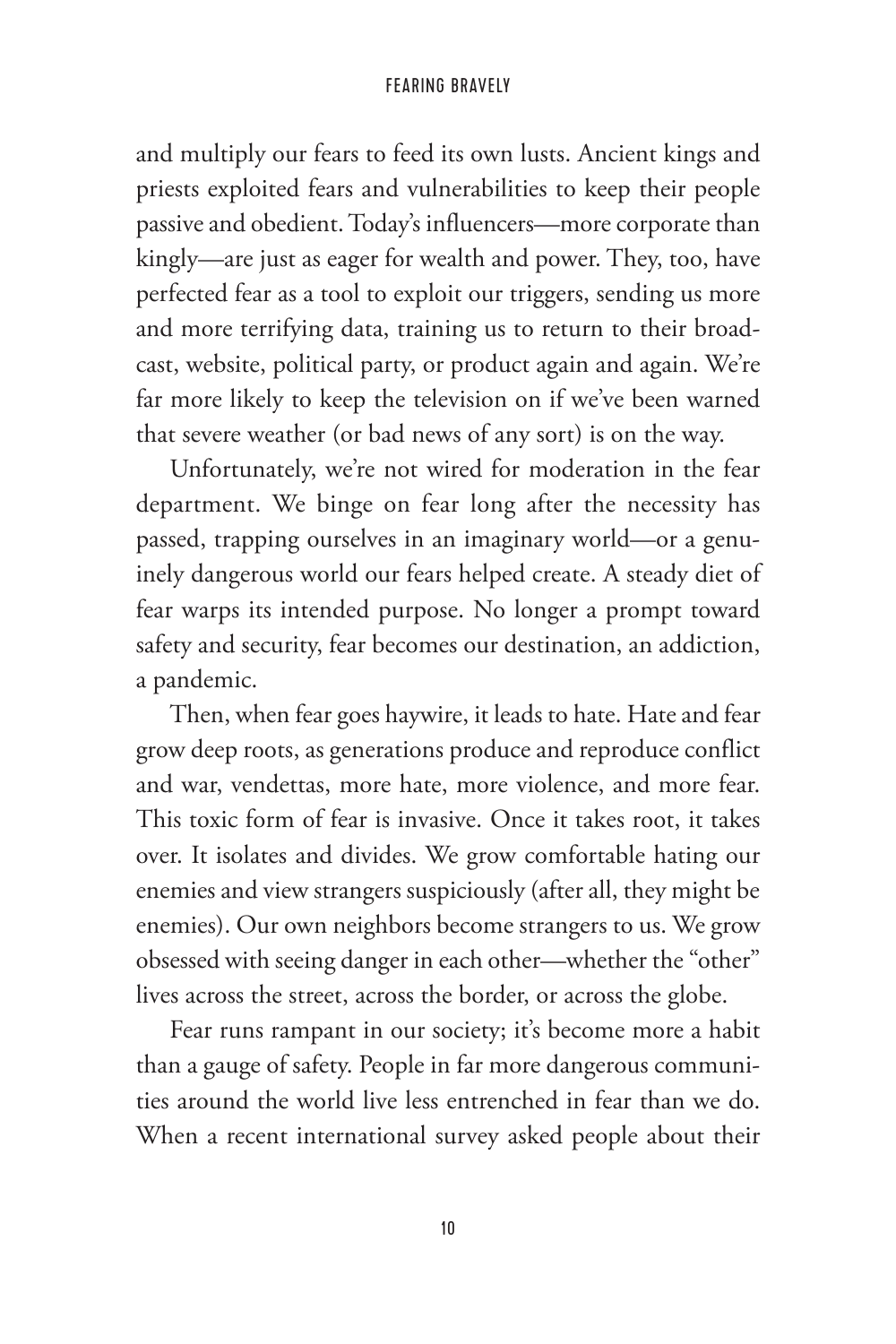#### WHOM SHALL I FEAR?

fears, Americans scored significantly higher than the global average. We even outperformed ourselves, presenting more worry, stress, and anger than in years past, our fears increasing even as our economy and health improved.<sup>3</sup> Large majorities of Americans reported an ongoing experience of being "very afraid" and produced a long list of reasons why: government, pollution, finances, illness, death, terrorists, violence, extremists.<sup>4</sup>

These fears are not necessarily unsubstantiated. A glimpse at history (or the newspaper, or Facebook) is enough to demonstrate the countless ways we humans hurt and abuse each other. But how many of those threats were created by people who were afraid? The evil we fear and the evil we create *because of* our fear run together like watercolors until we can't tell them apart.

The next step *should* be our fears energizing us to make changes, build relationships, make the world safer for everyone. But we already know what happens instead. Our families, neighborhoods, churches, and countries build walls, buy weapons, check locks, batten the hatches— and splinter. We've all seen loved ones turn on each other over issues related to politics, the COVID pandemic, social-justice issues. Everyone knows who and what we stand against, who is in and who is out. Paralyzed by worry and dread, we lose our ability to understand each other, to connect, to heal, to build. As our fear turns to hate we resort to violence or neglect; we don't go out of our way to offer compassion to the people we're afraid might destroy our way of life. Since we view ourselves as fighting on the right side, we view this destructive behavior as moral, even altruistic, rather than the evil it is.

As I look into my heart, my neighborhood, my social-media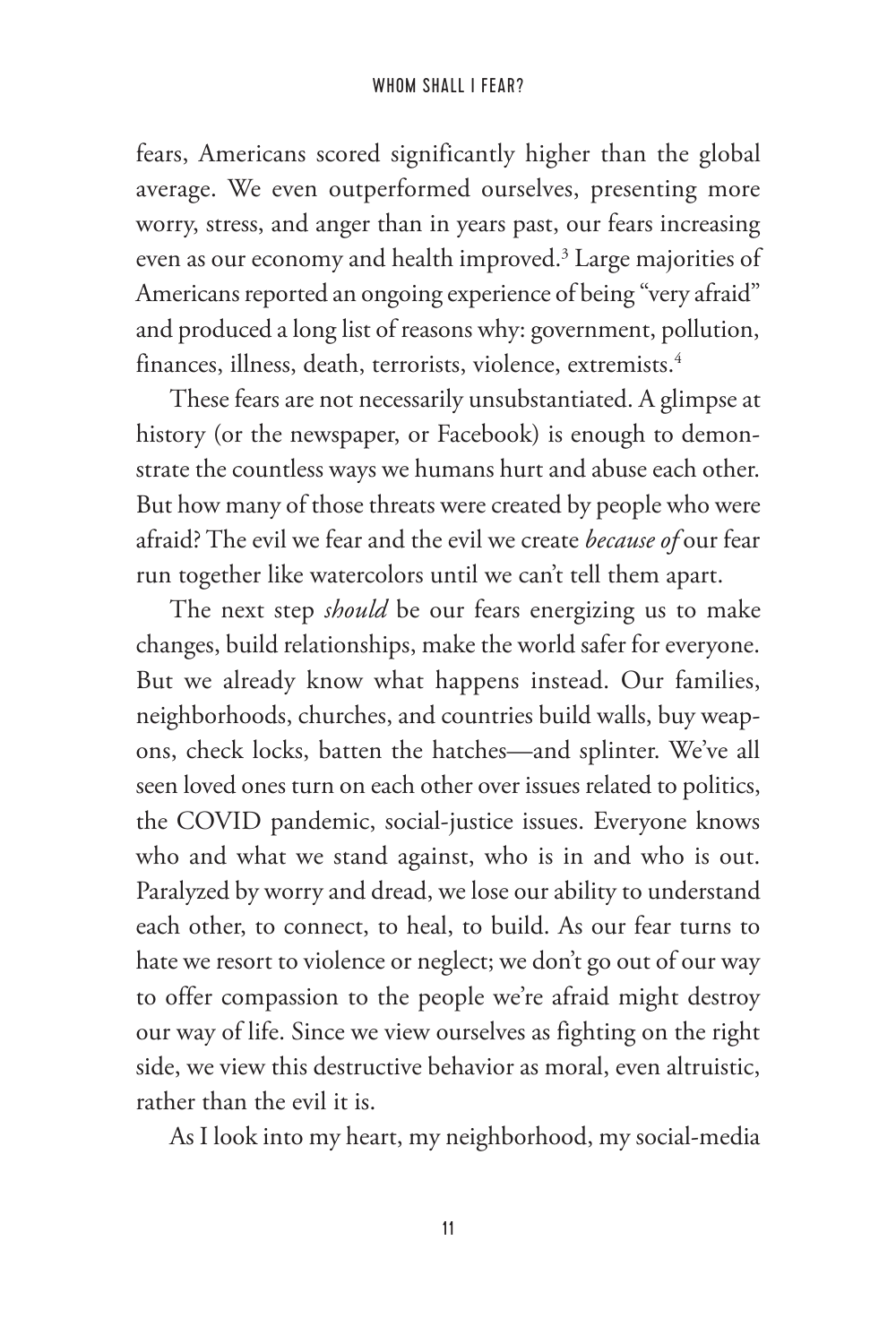feeds, and my relationships, I see the abundant harvest decades of living in fear has produced in our society. A self-fulfilling prophecy of fear- that- becomes- hate is at work in our lives and communities. Just five minutes of listening to cable news or reading internet comments should prove my point. The cycle goes on and on, and each one of us is caught up in it to some degree.

Every person on earth, every day, is being molded into a certain shape, taught a particular way of being in the world. Christians call this discipleship, and we have made an intentional choice to be discipled and formed by Jesus and the Spirit. Our lives are meant to center around loving God and our neighbors, worshiping in the presence of God, and producing the fruit of the Spirit together in community.

And yet, so many of the influences we allow to form us are at cross-purposes with this goal. We are committed to choosing love, but we've given fear such a solid head start.

When I type "Christians are" into my search engine, the top hits are not about our love and care for our communities. Rather, many American Christians are known for fear*ful*ness a fear quickly disintegrating into hatred. For instance, poll after poll suggests that white American evangelicals like myself are twice as likely to believe our safety is threatened by those around us; far more likely to claim long- debunked hoaxes as truth; and out of all Americans, most likely to be viewed by our neighbors as hateful.<sup>5</sup>

Friend, these perceptions weigh on me. Whatever contrasting evidence we might produce, we Christians are not primarily associated with loving others but with being afraid of others.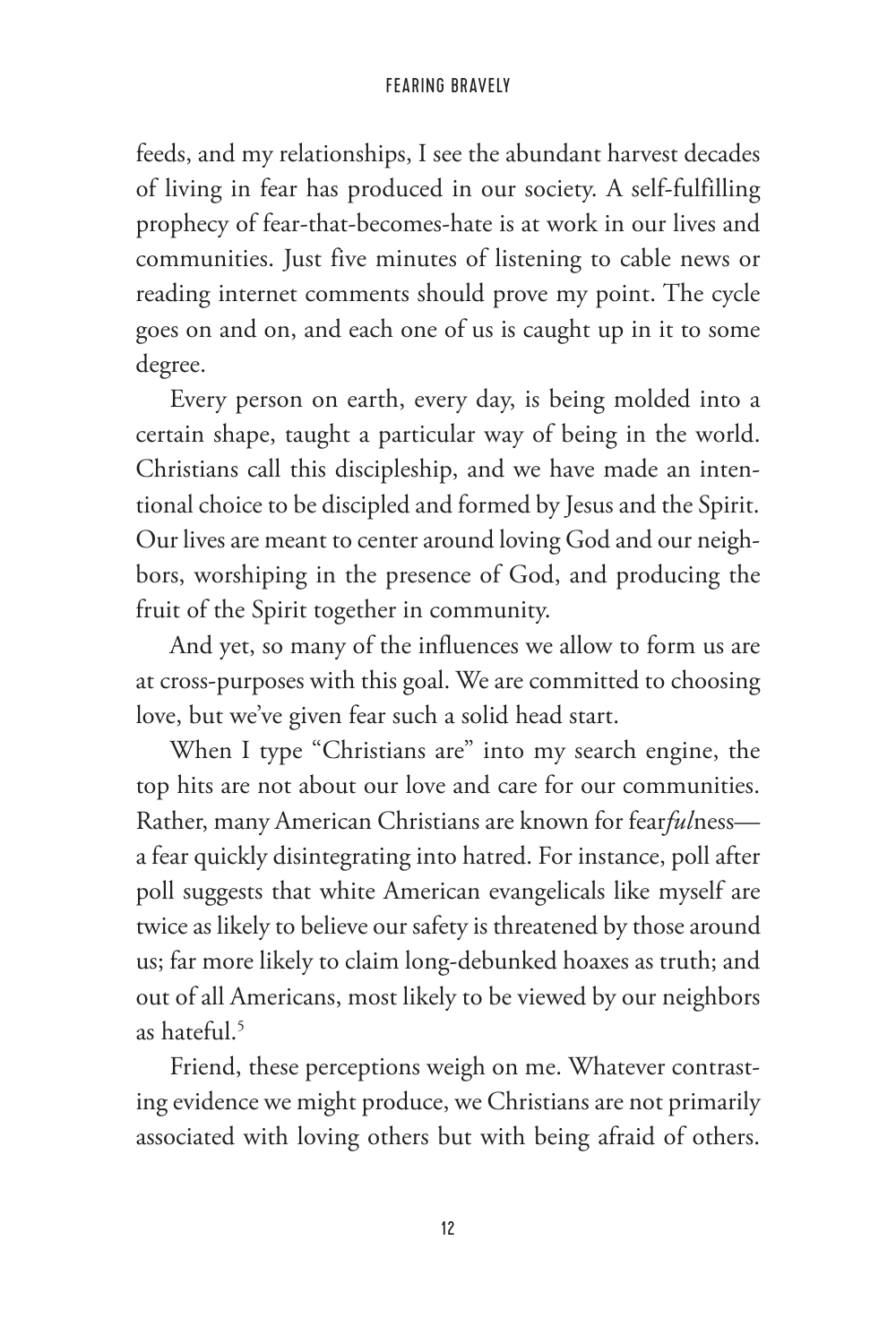The *most* afraid, most easily swayed by conspiracy theories, most quickly driven to hatred.

This is a major blow. The Christian community exists to declare and demonstrate God's love, even in difficult, dangerous circumstances. But instead, it seems many of us have been nurtured through fear into hatred, and from hatred to neglect. If God's true people are known by their love as Jesus claimed, $^6$  we must ask ourselves if God's true people are standing somewhere other than under the sign marked "Christian."

I think back to that night I wrestled my habit of fear against the healing I could find in love. It wasn't that the trauma done to me wasn't real— it was terrible, with lasting impact. The question God put to me was this: Would I continue to be discipled by fear, or could Jesus' love lead me to another way?

#### THE MOST EXCELLENT WAY

Thousands of years ago, in a culture of factions and oppression and very real reasons to be afraid, Jesus climbed a mountain, sat down, and began to teach the gathered crowd that different path, that narrow road. He taught his followers to love without fear or constraint. Love God with your entire being. Love and care for your neighbor. Love and provide for the stranger. Love and pray for your enemies. Jesus did not merely give lip service to this teaching: he lived it with his body, even when it led to his death.

Years later, the apostle John wrote, "There is no fear in love. But perfect love drives out fear. . . . The one who fears is not made perfect in love."<sup>7</sup> This was not a new idea. We've known for millennia that love is the force strong enough to uproot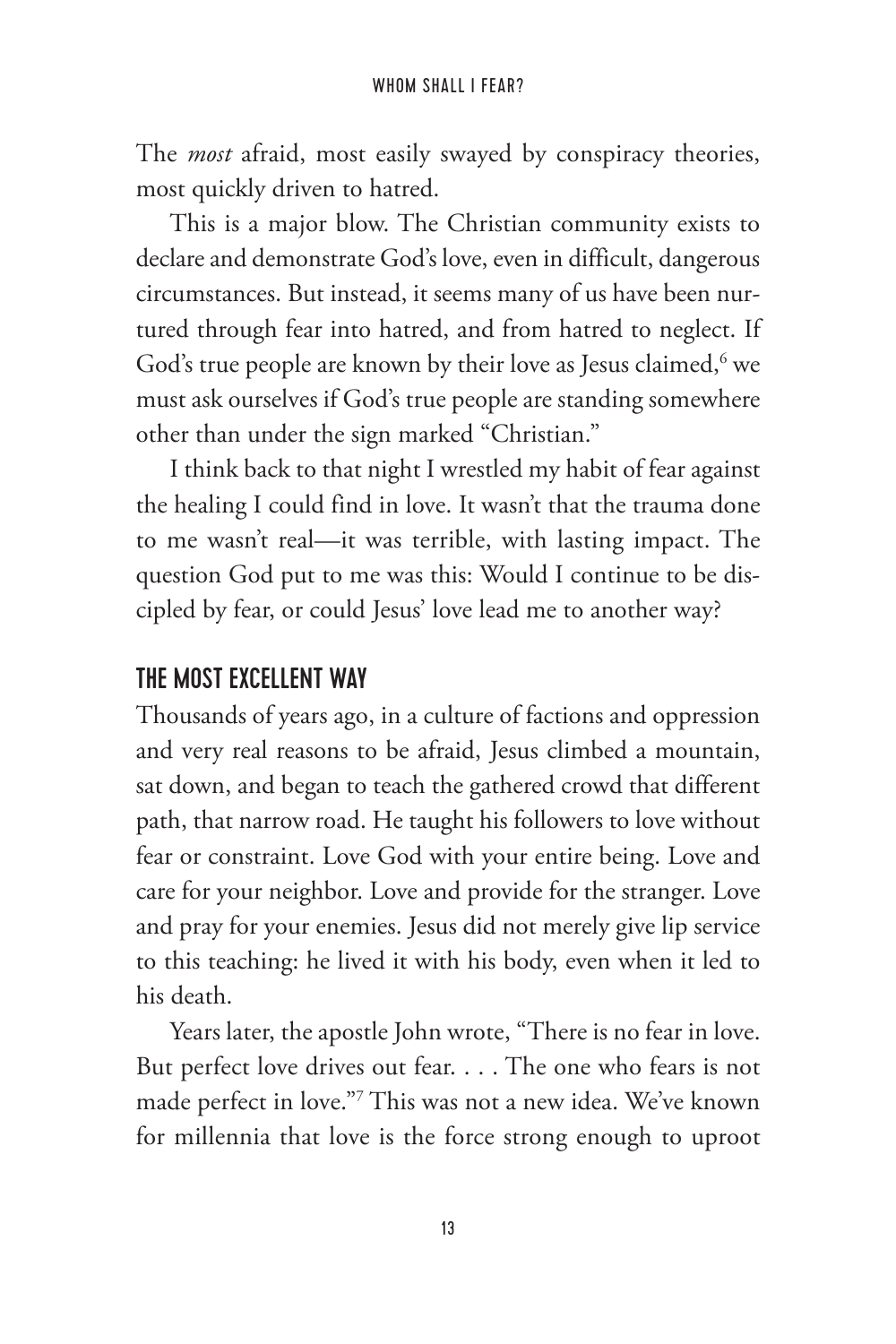both fear and its offspring, hate. Connecting to other humans physically, emotionally, and relationally allows our fears to subside on a spiritual as well as chemical and neurological level, a fact that has been confirmed by both ancient wisdom and modern science.<sup>8</sup> This active love is not an easy, breezy feeling, but a lifestyle we must choose daily. Practiced in community, love overturns all these social, generational, neurobiological cycles.

In love, Jesus led the way to unsafe places and situations, confronting injustice and powerful empires, healing people with diseases, eating with sinners, hanging with the marginalized. Jesus wasn't safe— he was publicly executed. Living a life of active love that resists fear and hate is subversive and dangerous. Earthly powers— whether kings, corporations, or cable television— prefer not to be threatened. Yet the night before his detention and crucifixion, Jesus declared that love and unity would mark his followers. Love, even in the face of unsafety and death, is the path of life.

Let me put it bluntly: Fear is not a Christian practice. A society oriented around politicians, the economy, or the media may choose to live in fear, but Christians have already died to themselves and been raised in Christ. What do we have left to lose? Christians are committed to practicing an active love that pours itself out, following Jesus by laying down our rights and even our lives for our friends and neighbors. Even for strangers. Even our enemies. That doesn't leave many people on the planet we are free to abandon. And this practice is not an optional element of faith, either; active love is the center, the thing itself.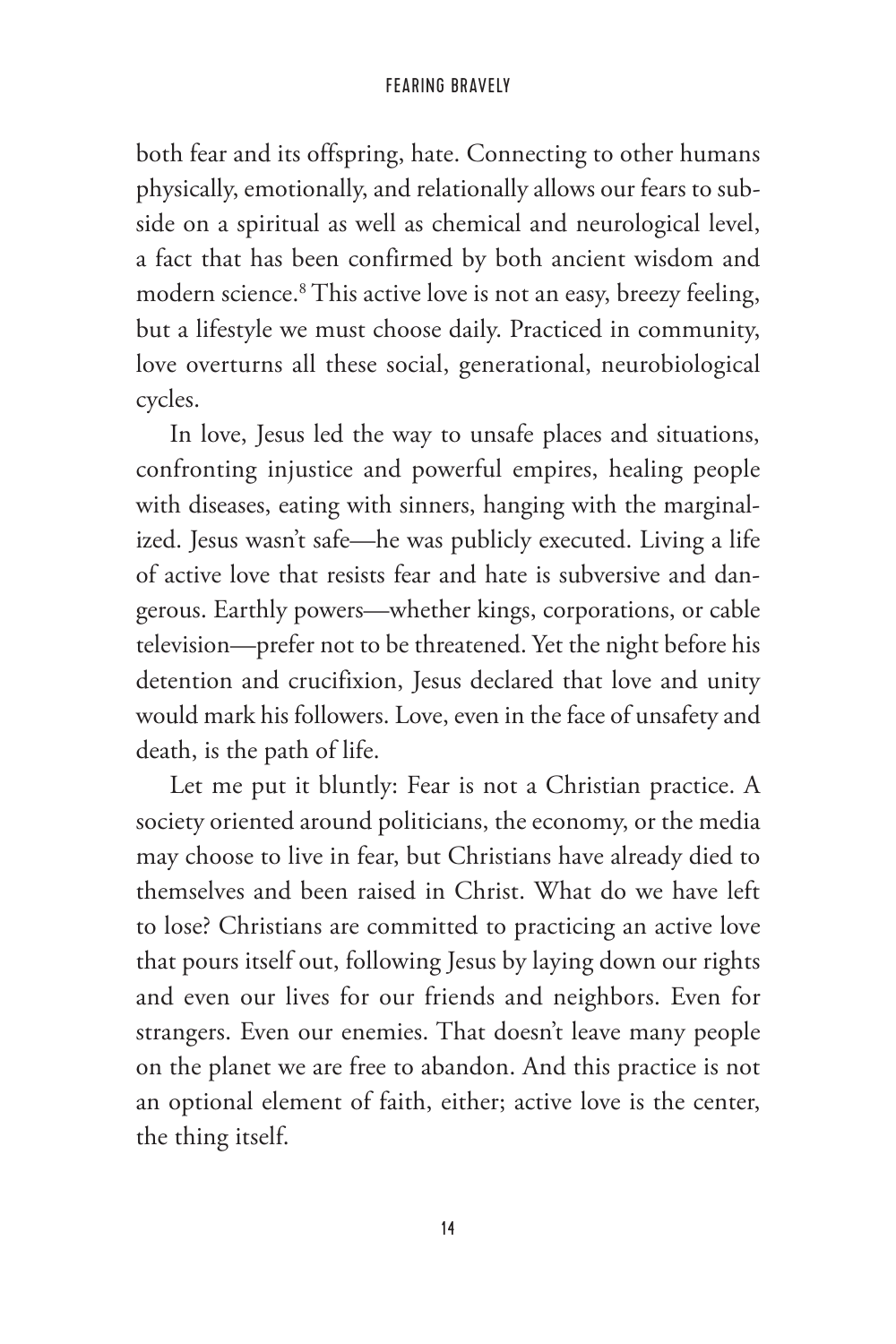This is why practicing faith in community matters so greatly. We cannot tackle this mission on our own.

A few years after Jesus' resurrection, as the early church explored their new identity and the practices of living in community, the apostle Paul wrote a letter to encourage the new Christians in the way of Jesus.<sup>9</sup> *And now I will show you the most excellent way:*

*Love is patient, love is kind.* We are all broken; how can we rebuild together?

*Love does not envy.* We are invited to live out of gratitude and contentment, trusting God to provide, sharing openly, not grasping what we have or want, not fearing those who might limit our material comfort.

*Love does not boast, it is not proud.* We find strength in our weakness, practicing humility. We do not point fingers at "those sinful people" or repel others with our self-righteousness. We lean in, loving, with nothing to prove and nothing to lose.

*Love does not dishonor others.* We honor every person, even those we were previously trained to fear, even those we were taught held little value: refugees at the border, immigrants in our neighborhoods, people from other backgrounds or ethnicities, those with special needs, the elderly, the infant.

*Love is not self-seeking.* Holding on to what is ours is not a primary concern. We pour ourselves out.

*Love is not easily angered, keeps no record of wrongs.* The enemy cycle is broken, for we seek redemption and restoration, not revenge.

*Love does not delight in evil but rejoices with the truth.* We turn away from news that paints those who are different from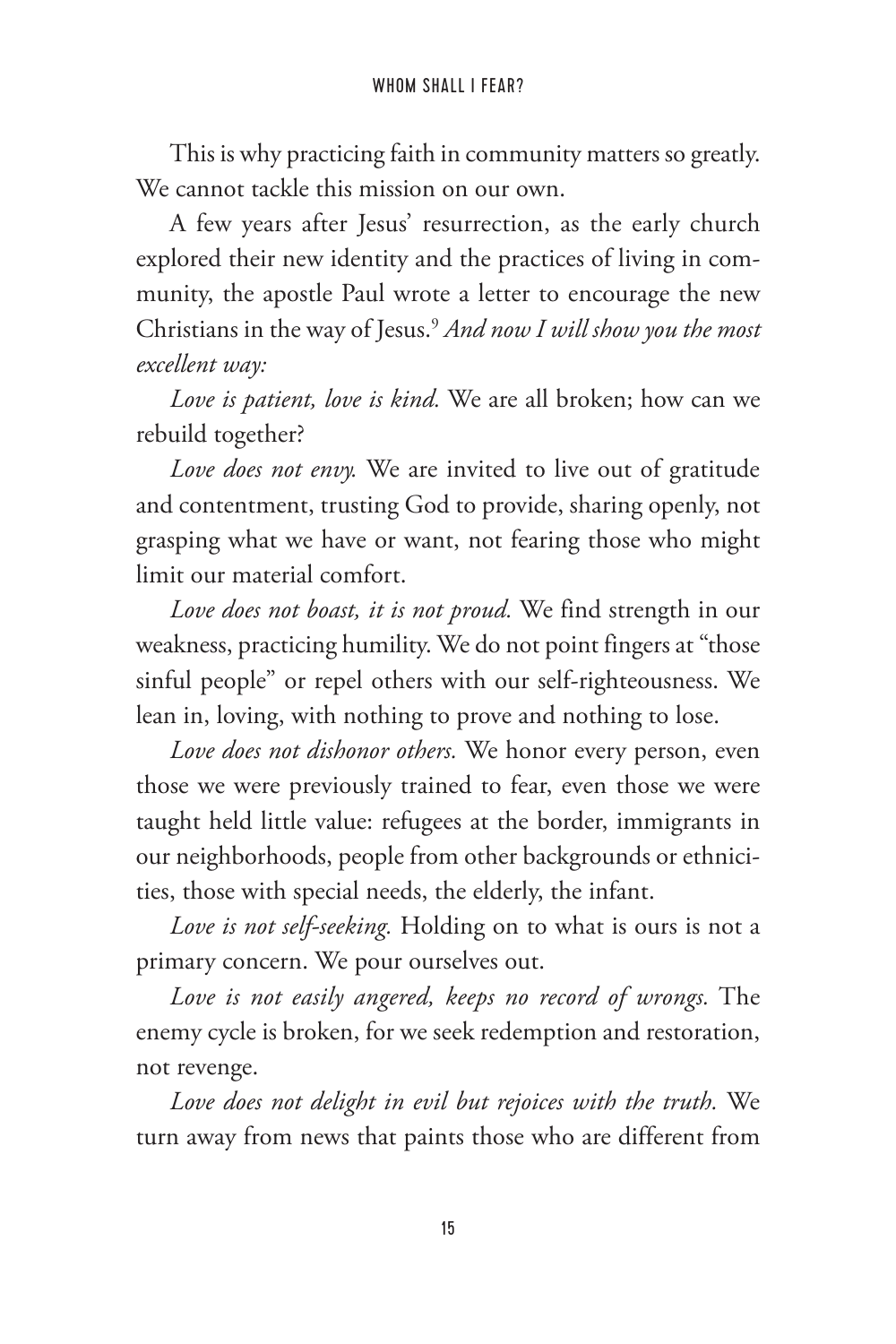us in a negative or suspicious light. We listen for truth, even if truth makes us uncomfortable and challenges our sense of self-righteousness.

*Love always protects, always trusts, always hopes, always perseveres.* We let go of our lives to find abundant life. We move forward together, with God's Spirit to strengthen and console us.

*Love never fails. But where there are prophecies, they will cease; where there are tongues, they will be stilled; where there is knowledge, it will pass away.* We do not listen to teachers who preach right doctrine if they do not live out active love. We amplify voices that embody both truth and dignity.

*If I speak with the tongue of men and of angels but have not love, I am nothing.* Even if I know all the right doctrines, if I have not love, *I am nothing.*

*And now these three remain: faith, hope and love. But the greatest of these is love.*

#### AS MUCH AS YOU CAN

I want to ask you to pause for a moment and take a breath. Reach out your hands and heart to God. This is not a small thing we are stepping into, not an easy thing to face. Our fears and concerns are legitimate and heavy; our lives and loved ones are precious.

But there's another layer too: When we hear that God wants us to do something, another set of fears are triggered. What if we fall short? These words of Jesus', well— they do not sound like an invitation, an opportunity to build something beautiful. They sound like a pass/fail exam with the deck stacked against us.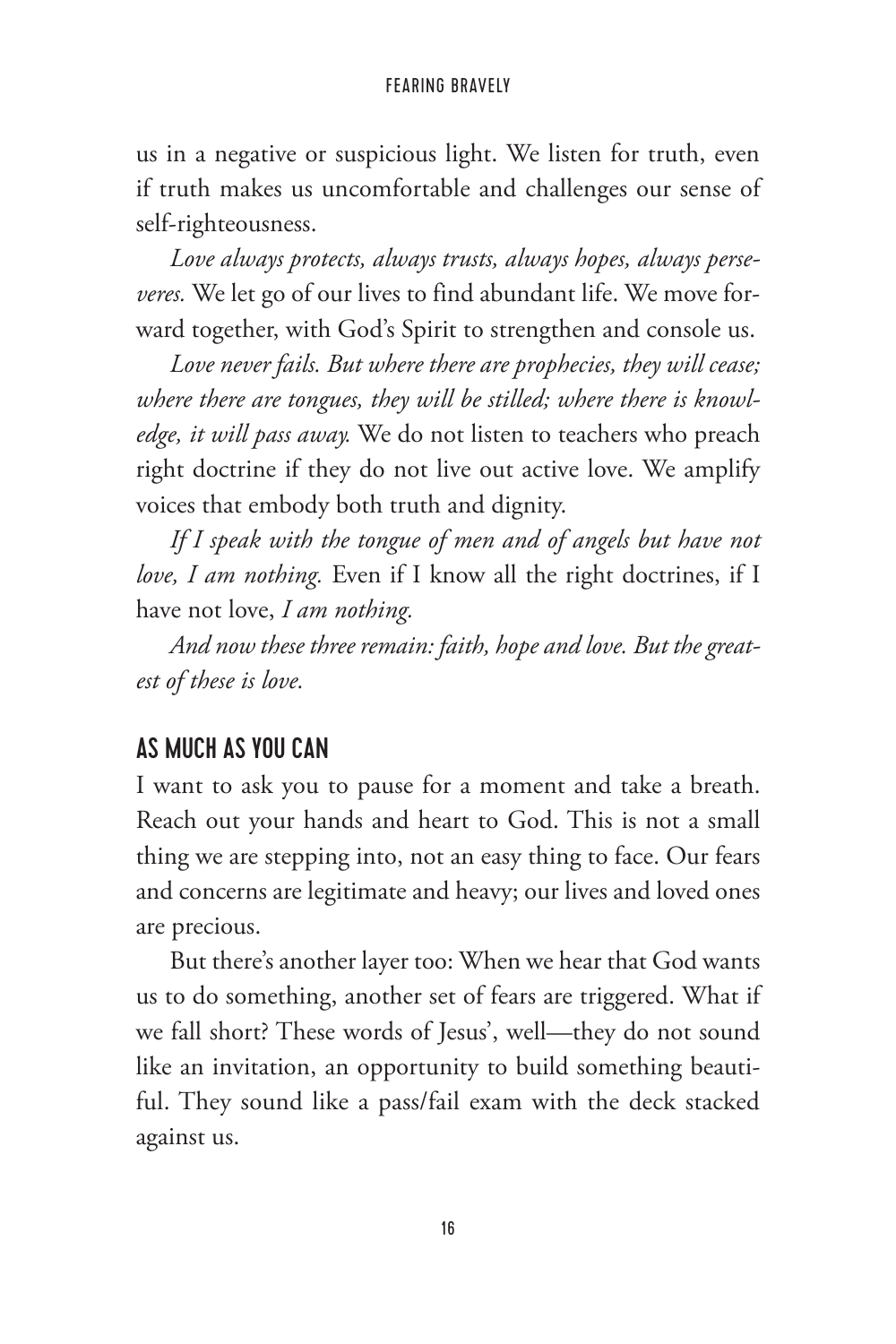#### WHOM SHALL I FEAR?

I want to assure you right off the bat that the road we're taking is not paved with legalism, demands so high we can't help but fail. God is not peering over our shoulders, waiting for us to fall. There is grace all the way down.

God's message to us— and the message of this book— is *do not fear*. God invites us to a perfect love. We have no reason to be afraid of failure or rejection. We are empowered by love unearned, eternal, unfailing love. God's *kindness*, not his hostility, brings us to repentance. This is God's joyful idea, God's jubilant project. This is God's love from beginning to end.

And now, God sets a question before us. We have been made alive and set free by the love of God. *Will we follow Jesus?* Jesus himself warned us to count the cost, for the road is narrow and hard.<sup>10</sup> Few will choose to pick up their cross. But I am writing this, and you are reading it, for we are doing just that: considering this path, counting this cost. After all, no one begins an enormous project without first calculating what it requires.

Part of this calculation is deciding to confront our fears and step out in love, even when it feels terrifying to do so. It means we fear *bravely*, changing our posture toward God's beloved children, whether they be neighbors, strangers, or enemies. This is hard, especially if we aren't accustomed to being asked to follow Jesus with our bodies and lives in addition to believing with our minds. Plus, we cannot complete this mission by ourselves. So, God calls us together into a team, a body, each doing our own small part. We are not saviors. We will destroy ourselves—and each other—if we act like we are. We are hands and feet, working together to make this small change that changes everything.